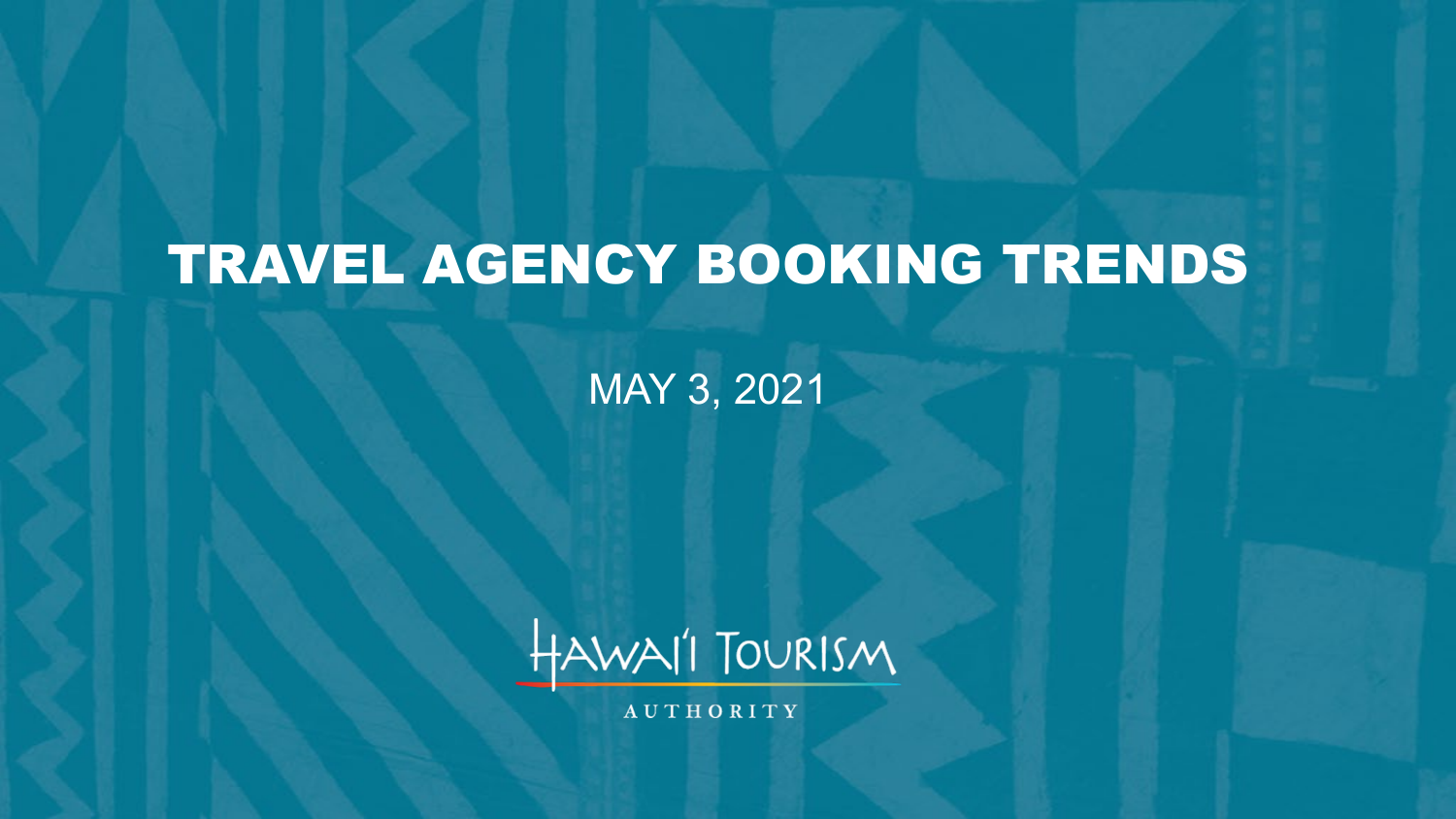## Global Agency Pro

- HTA subscribes to Global Agency Pro, an online travel distribution system consisting of Travel Agency data.
- Global Agency Pro provides access to over 90% of the world's Travel Agency airline transactions.
- The database consists of five years of historical ticketing data and one year of advance purchase data.
- The information is updated daily with a recency of two days prior to current date.

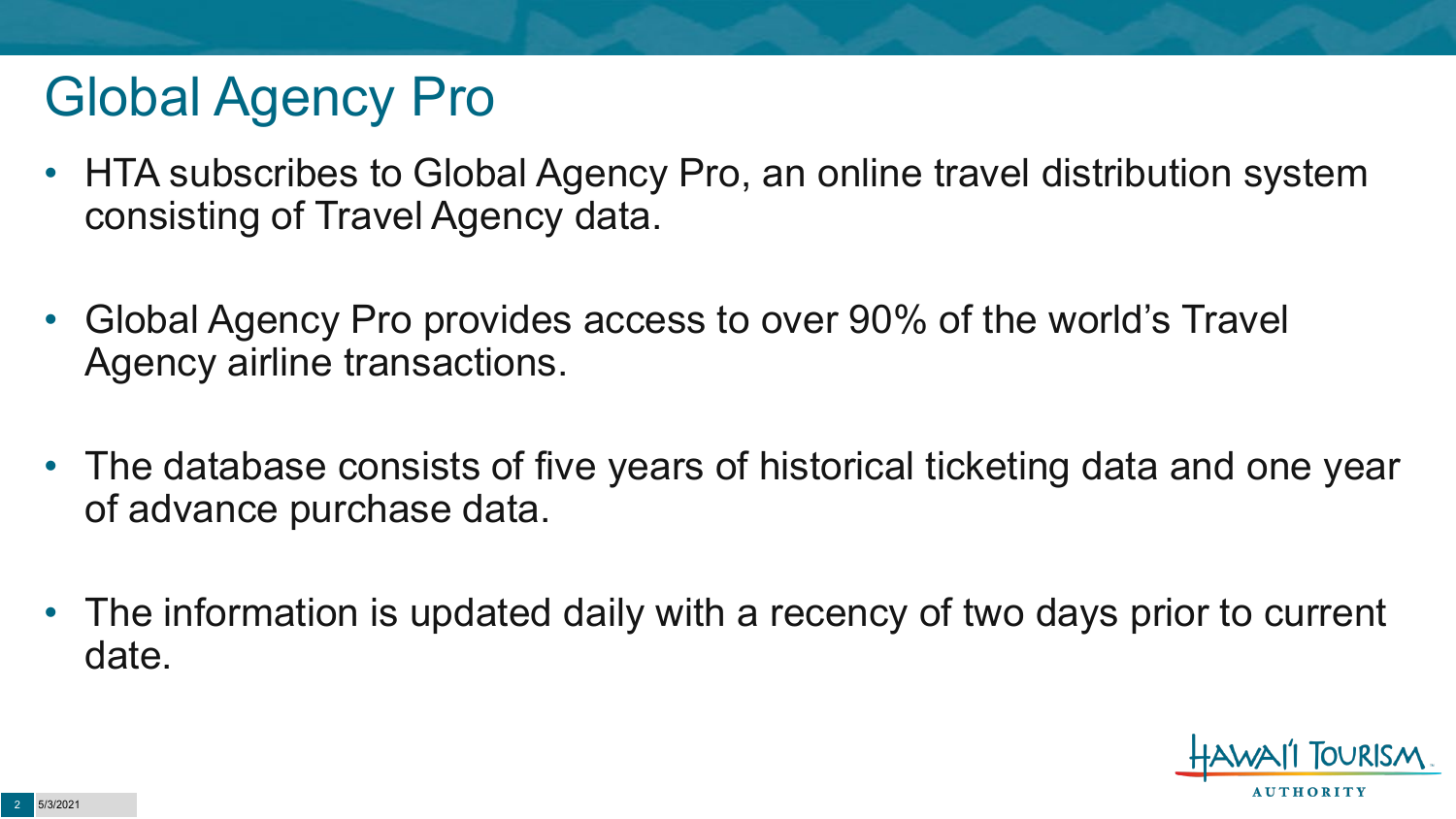# Global Agency Pro Index

#### • Bookings

– Net sum of the number of visitors (i.e., excluding Hawai'i residents and inter-island travelers) from Sales transactions counted, including Exchanges and Refunds.

#### • Booking Date

– The date on which the ticket was purchased by the passenger. Also known as the Sales Date.

#### • Travel Date

– The date on which travel is expected to take place.

#### • Point of Origin Country

– The country which contains the airport at which the ticket started.

#### • Travel Agency

– Travel Agency associated with the ticket is doing business (DBA).

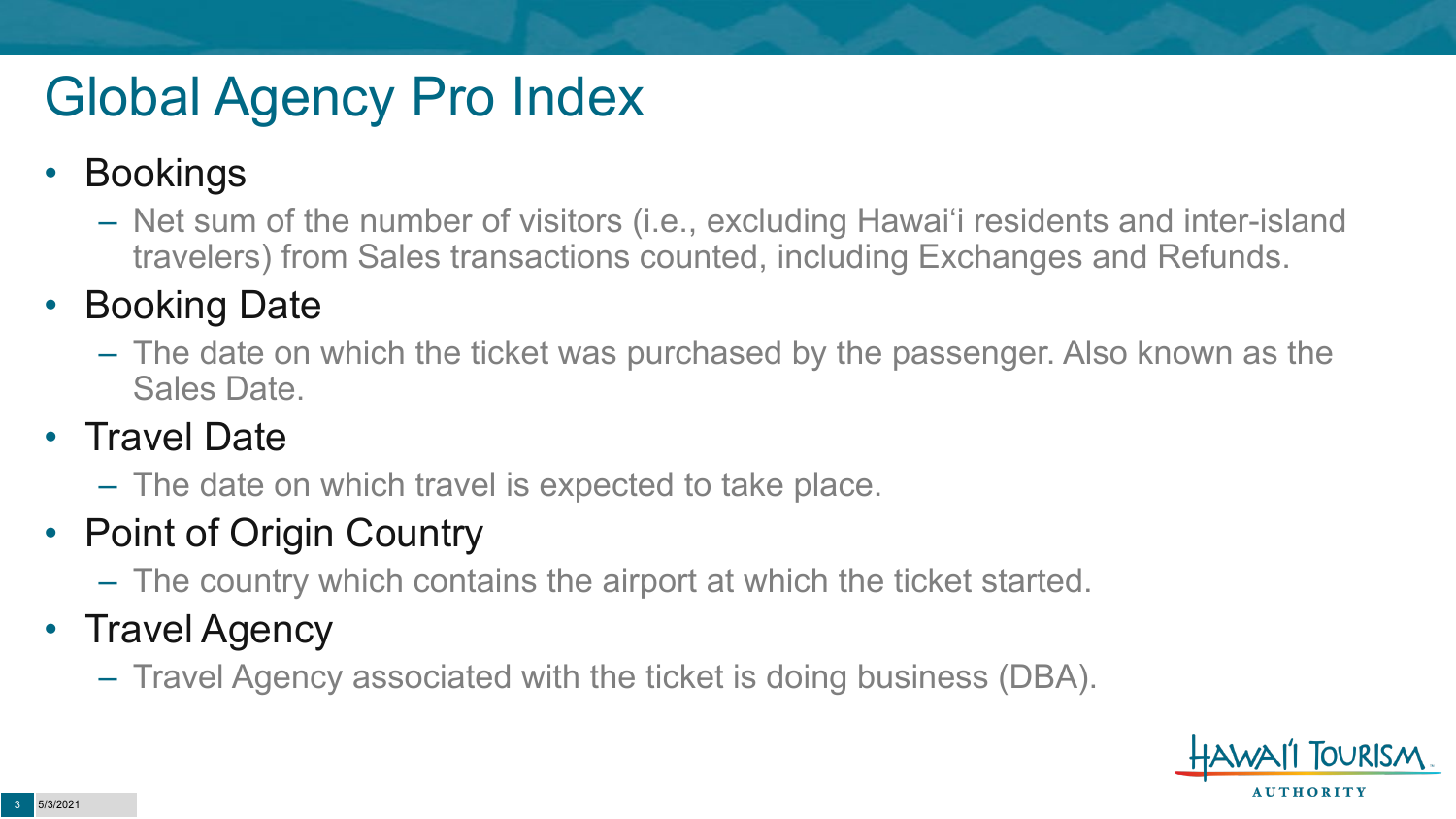US

#### Travel Agency Booking Pace for Future Arrivals, by Month

#### Travel Agency Booking Pace for Future Arrivals, by Quarter







Source: Global Agency Pro as of 05/01/21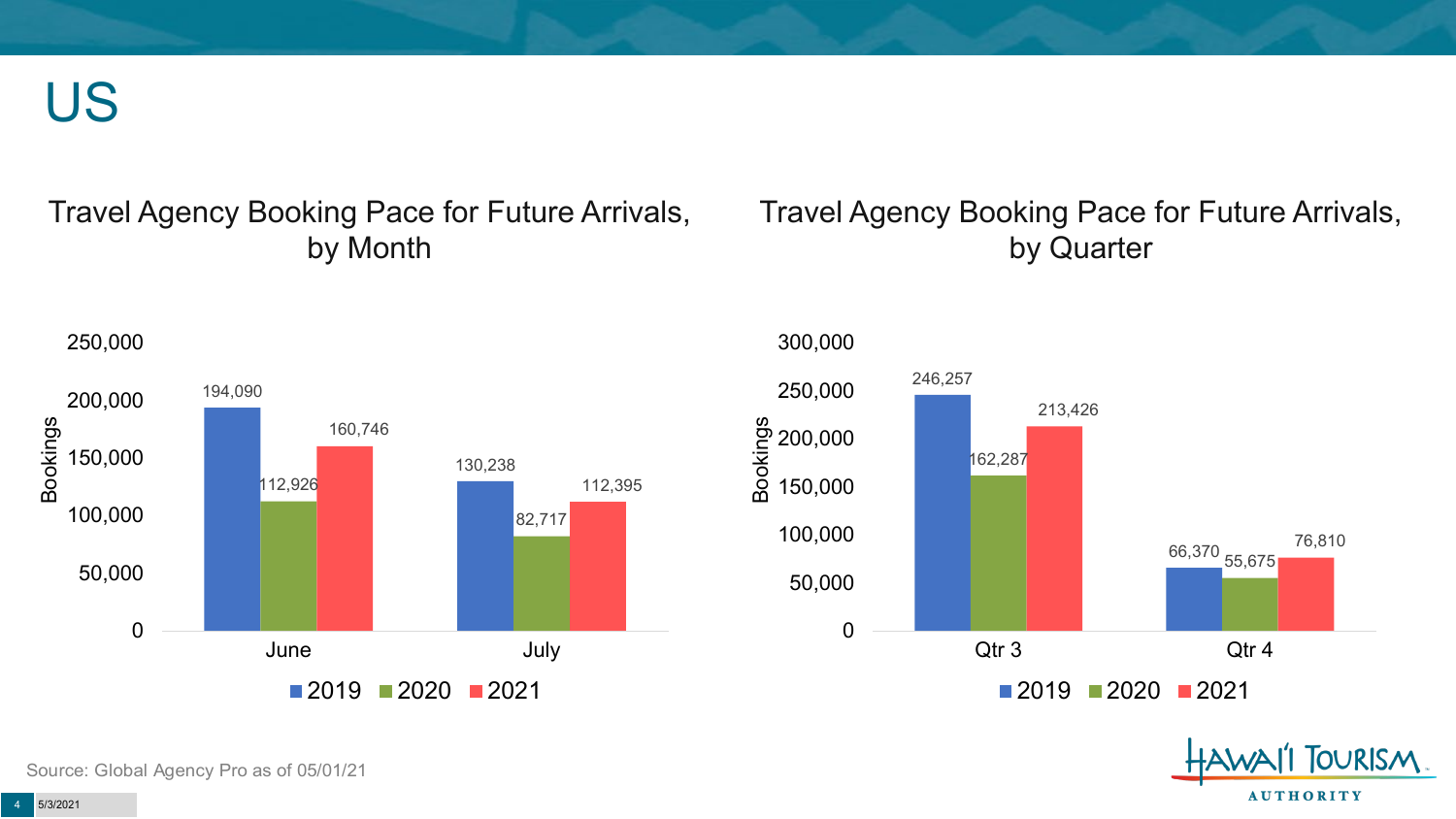

#### Travel Agency Booking Pace for Future Arrivals, by Month



#### Travel Agency Booking Pace for Future Arrivals, by Quarter





Source: Global Agency Pro as of 05/01/21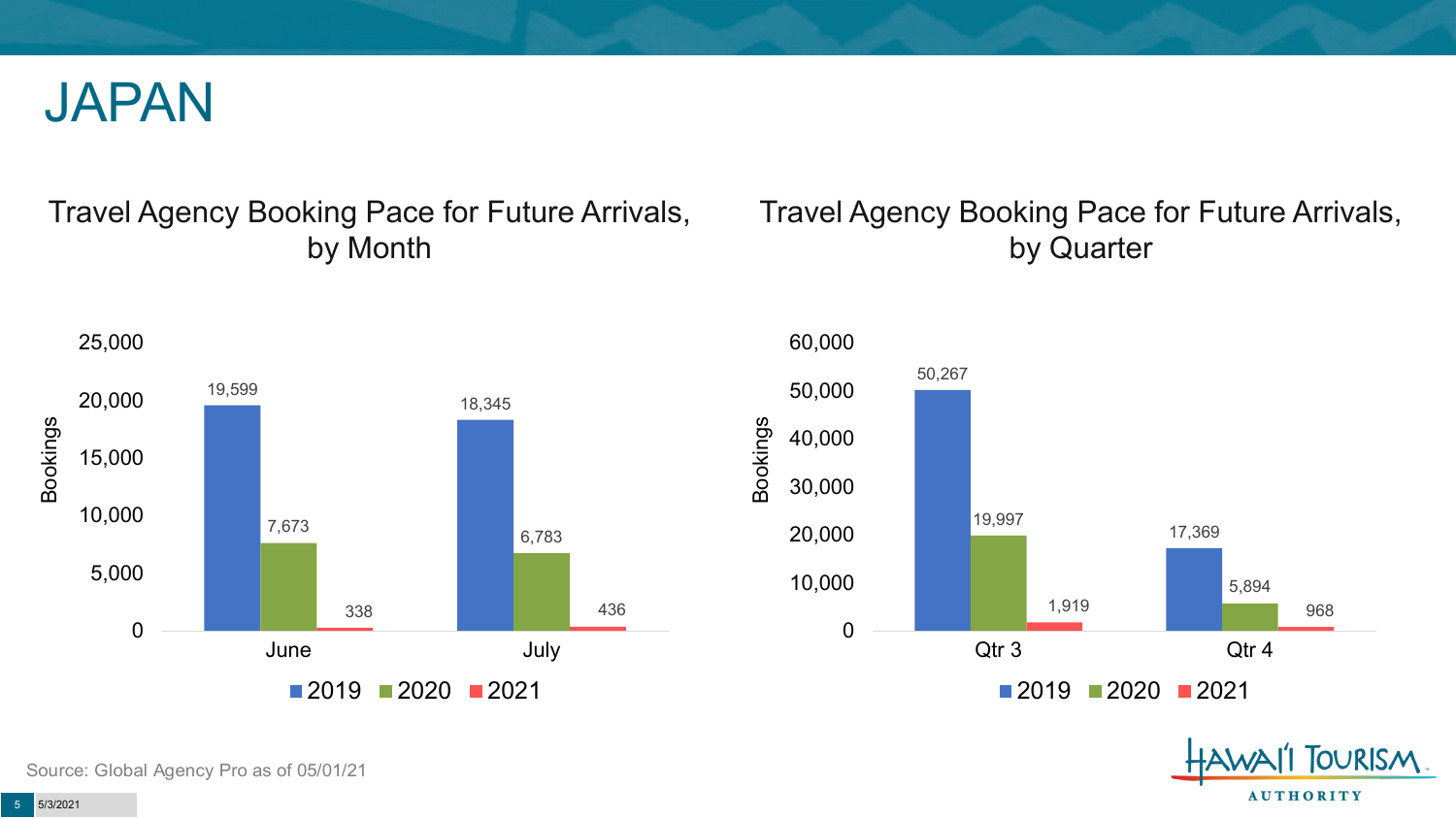#### CANADA

#### Travel Agency Booking Pace for Future Arrivals, by Month

#### Travel Agency Booking Pace for Future Arrivals, by Quarter







Source: Global Agency Pro as of 05/01/21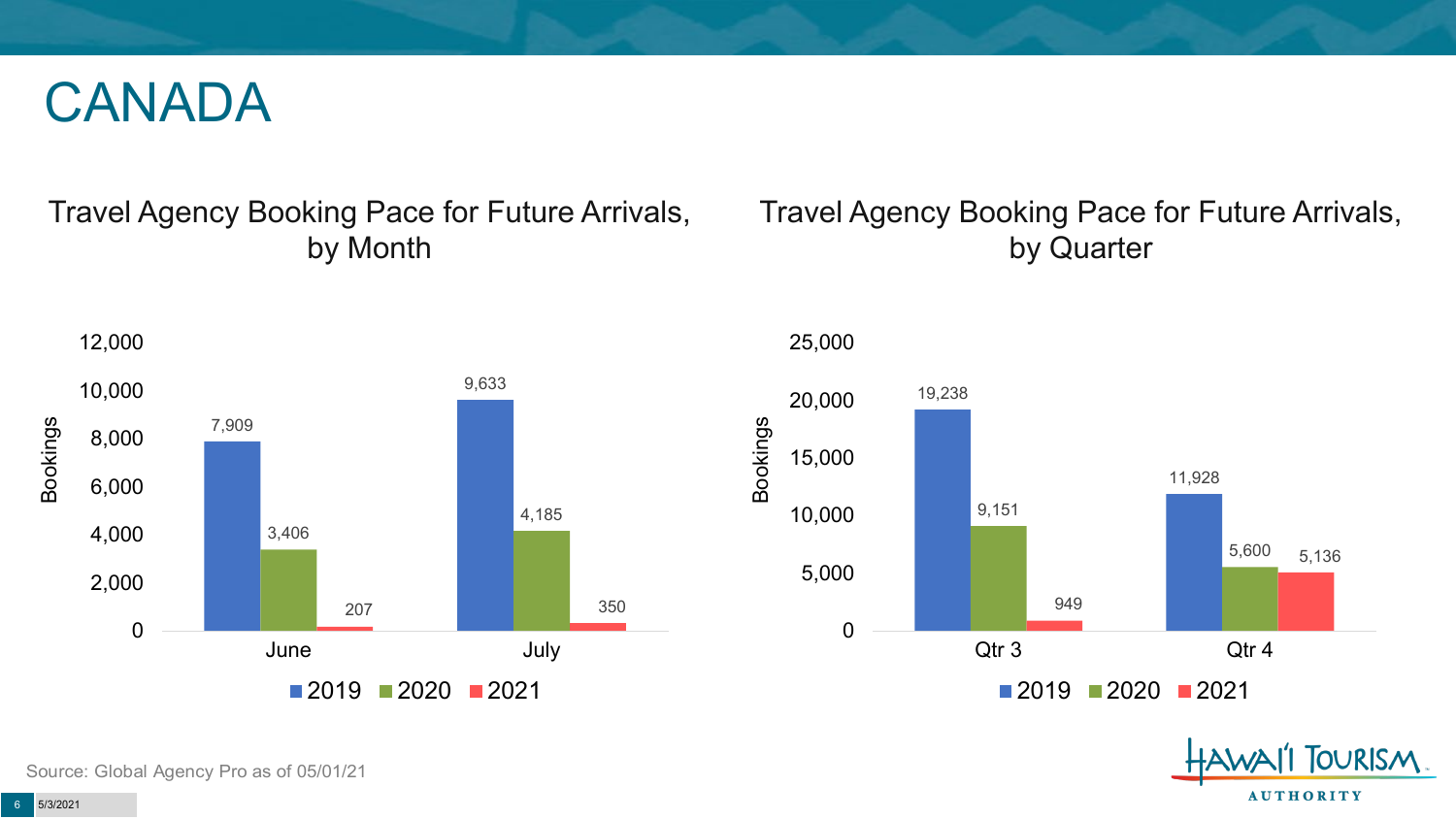#### KOREA

#### Travel Agency Booking Pace for Future Arrivals, by Month



#### Travel Agency Booking Pace for Future Arrivals, by Quarter





Source: Global Agency Pro as of 05/01/21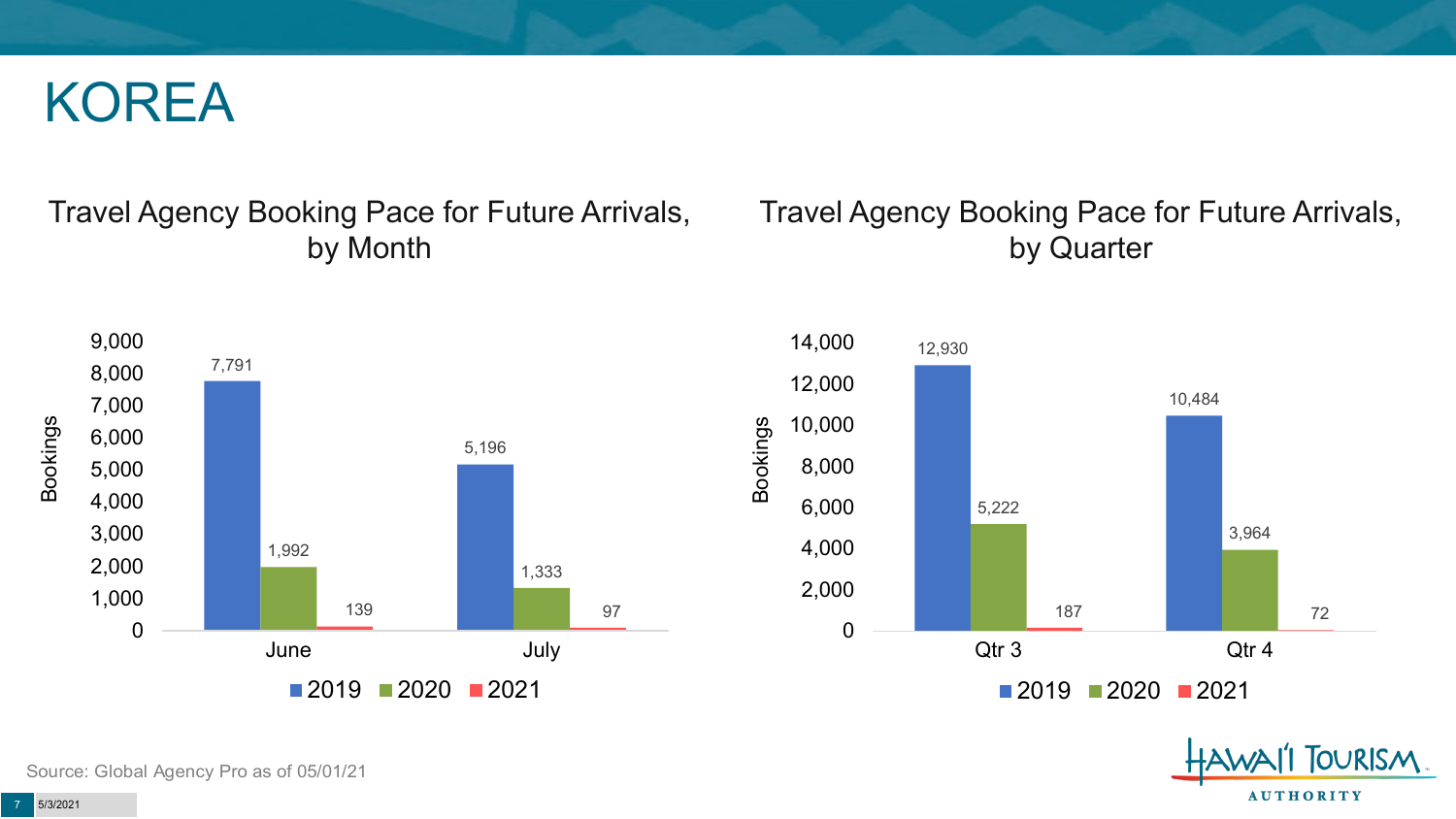#### AUSTRALIA

Travel Agency Booking Pace for Future Arrivals, by Month



#### Travel Agency Booking Pace for Future Arrivals, by Quarter





Source: Global Agency Pro as of 05/01/21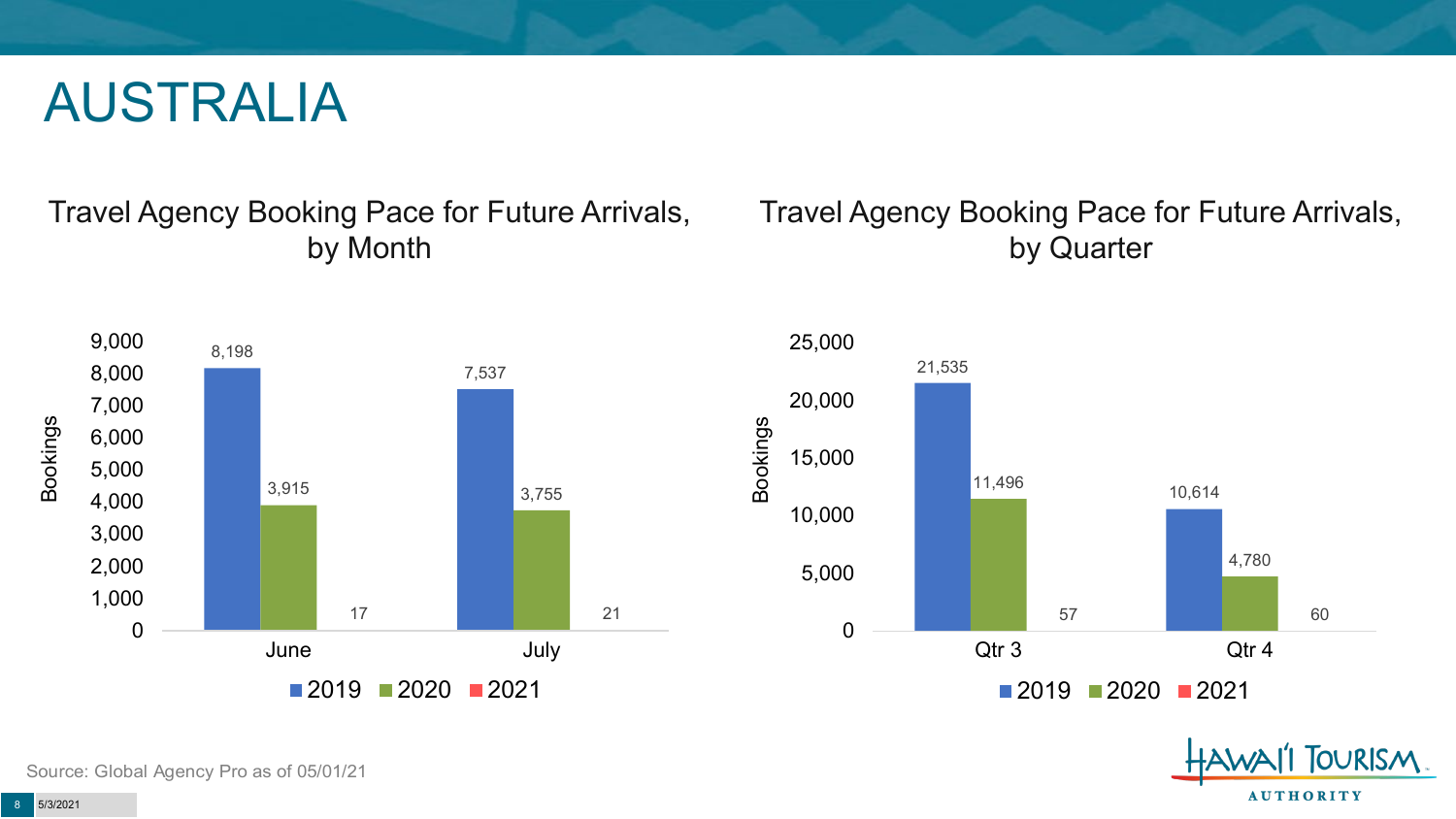# O'ahu by Month 2021





Travel Agency Booking Pace for Future Arrivals Korea





Canada 4,175 4,055 1,869 1,836 101 141 0 1,000 2,000 3,000 4,000 5,000 Bookings

Travel Agency Booking Pace for Future Arrivals

June July  $2019$  2020 2021

Source: Global Agency Pro as of 05/01/21

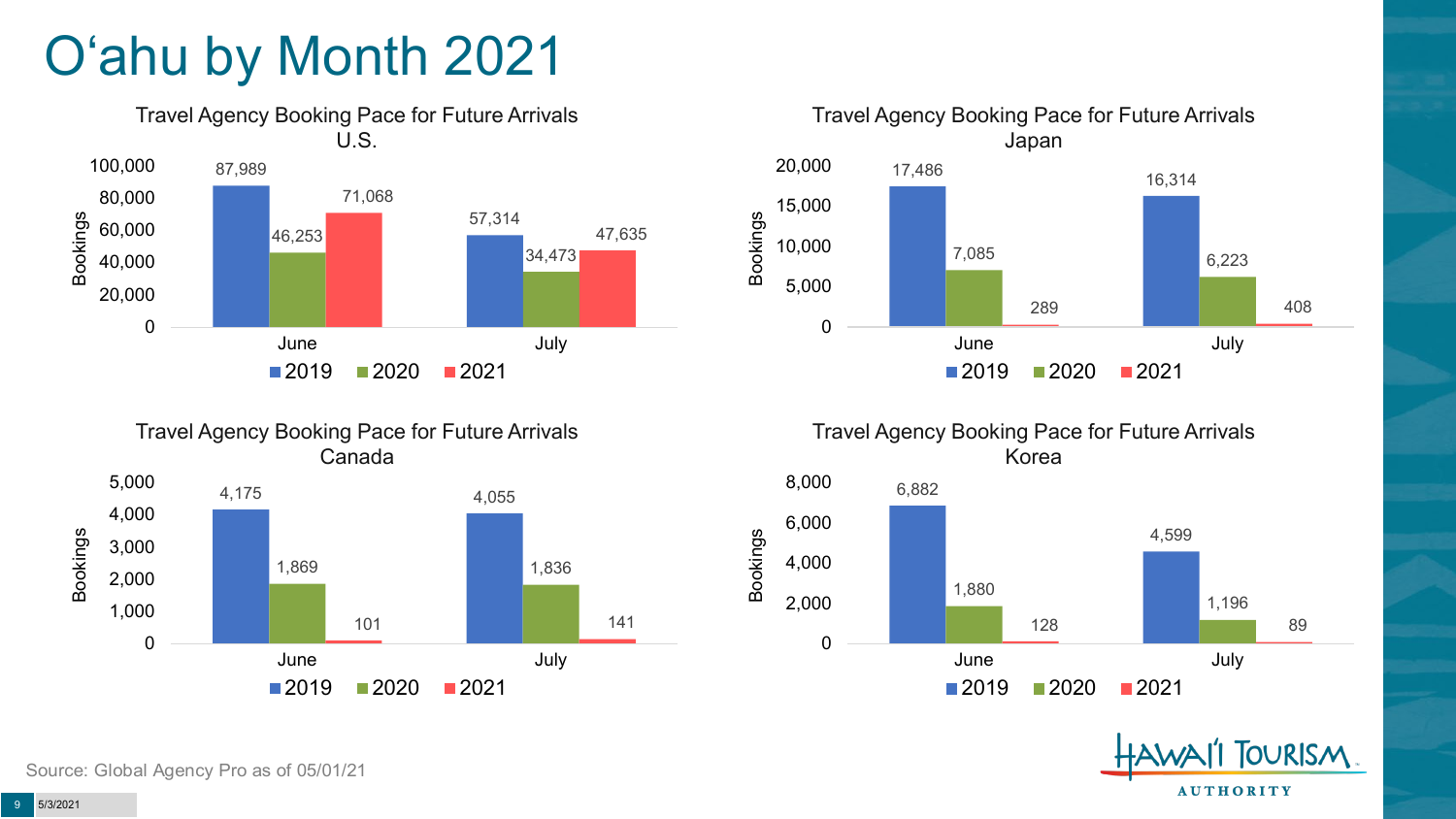# O'ahu by Month 2021 (cont.)





Source: Global Agency Pro as of 05/01/21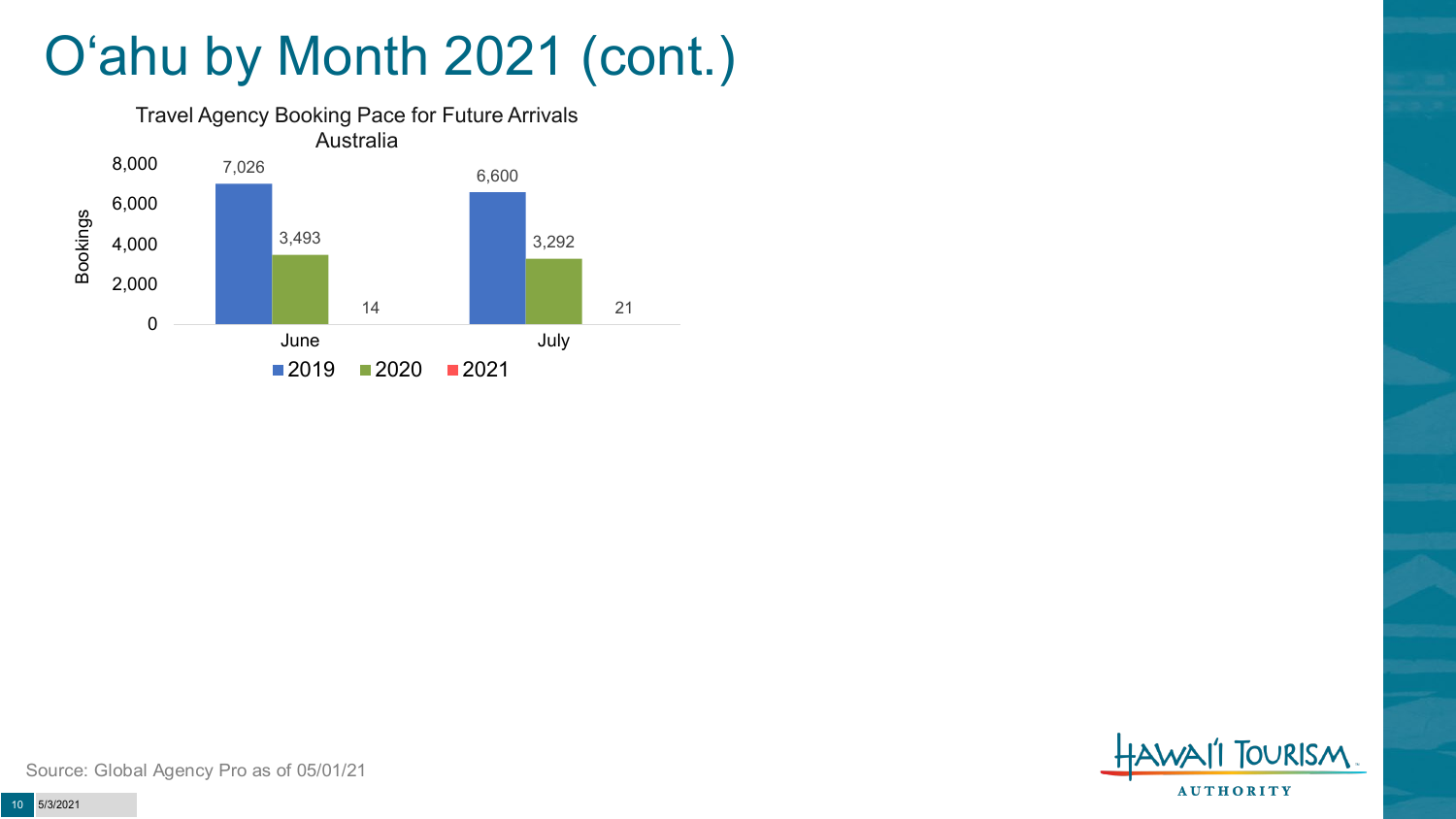#### O'ahu by Quarter 2021











Source: Global Agency Pro as of 05/01/21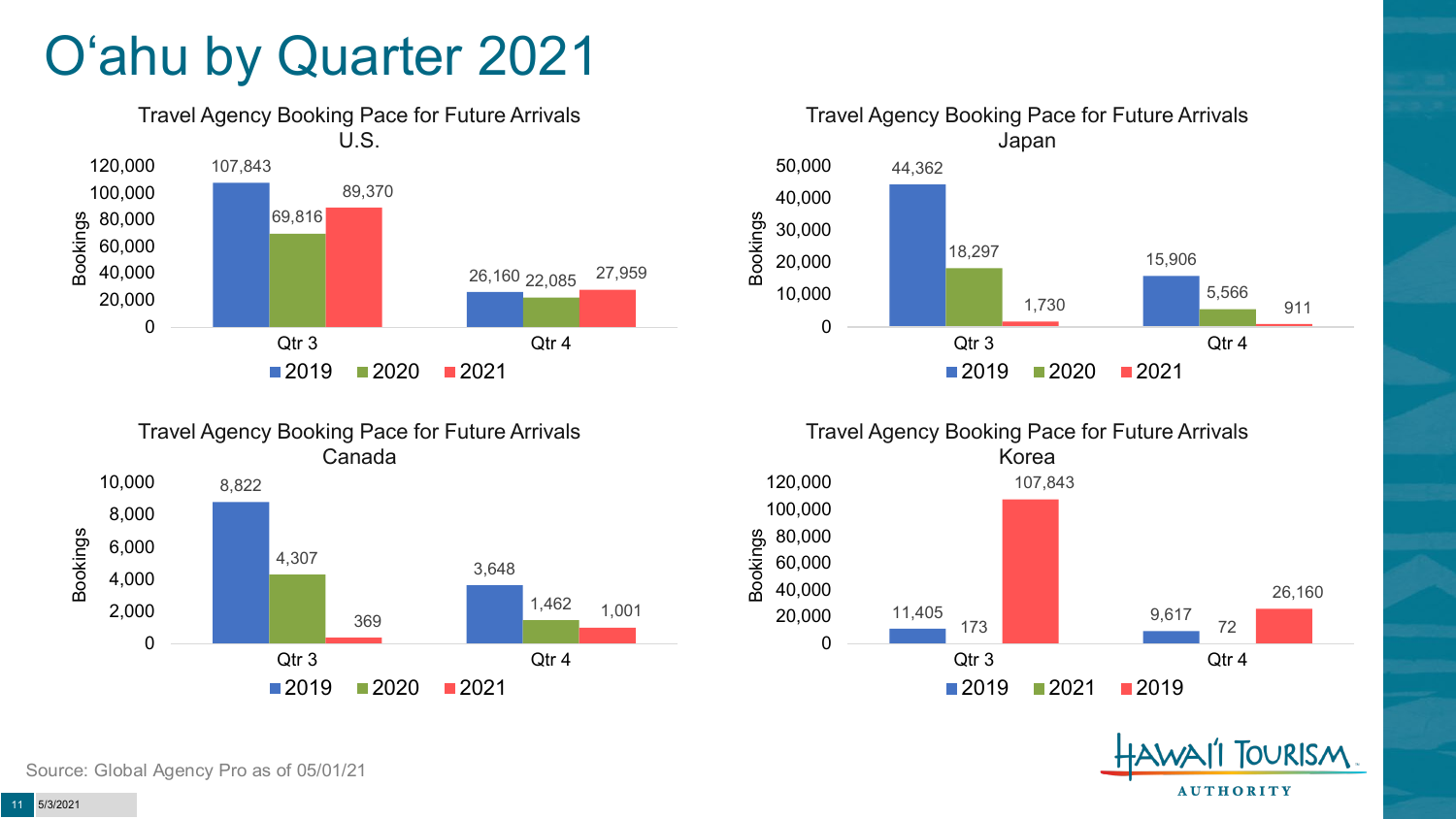#### O'ahu by Quarter 2021 (cont.)





Source: Global Agency Pro as of 05/01/21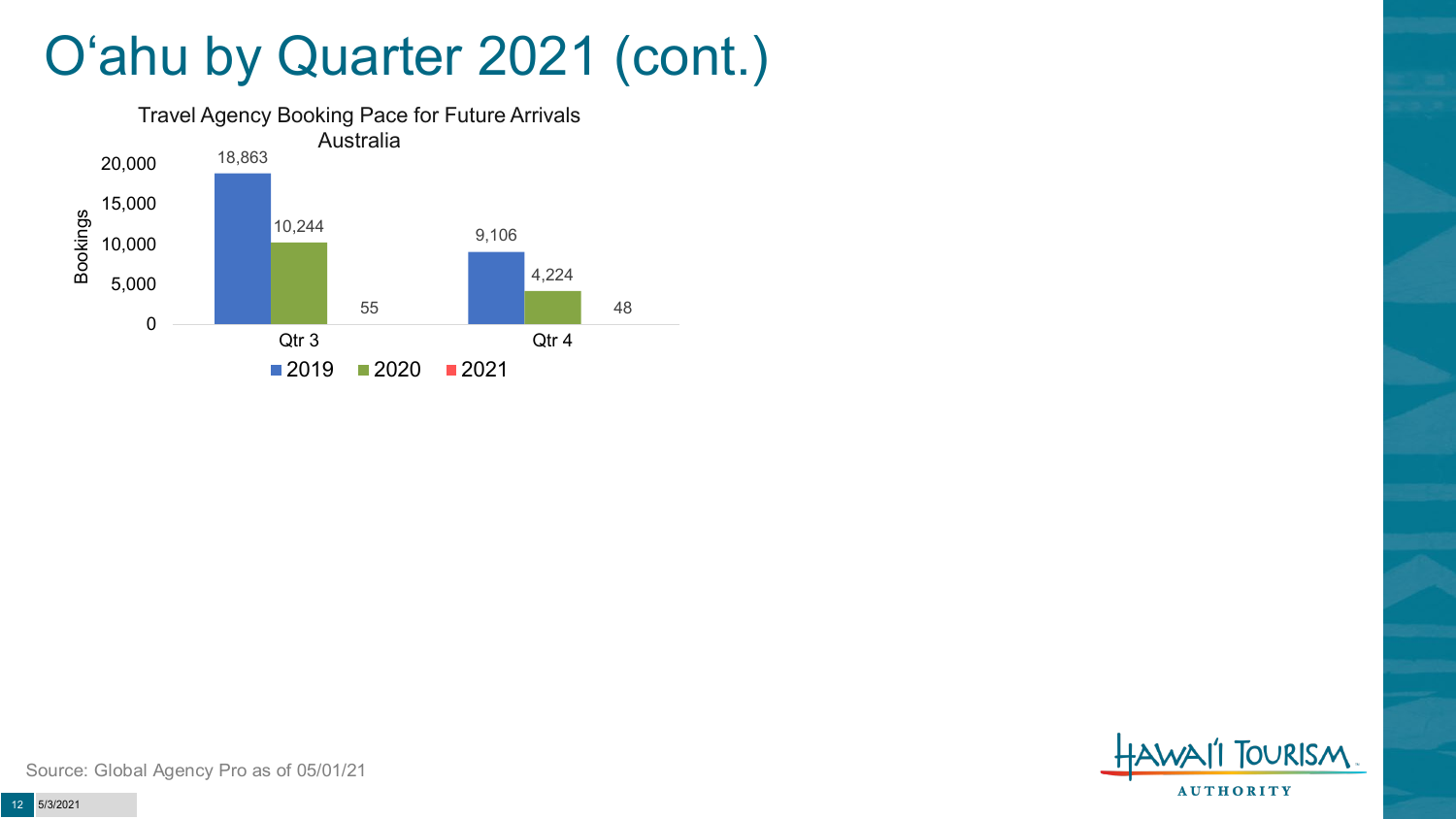## Maui by Month 2021









Travel Agency Booking Pace for Future Arrivals Korea

Bookings



**OURISM AUTHORITY** 

Source: Global Agency Pro as of 05/01/21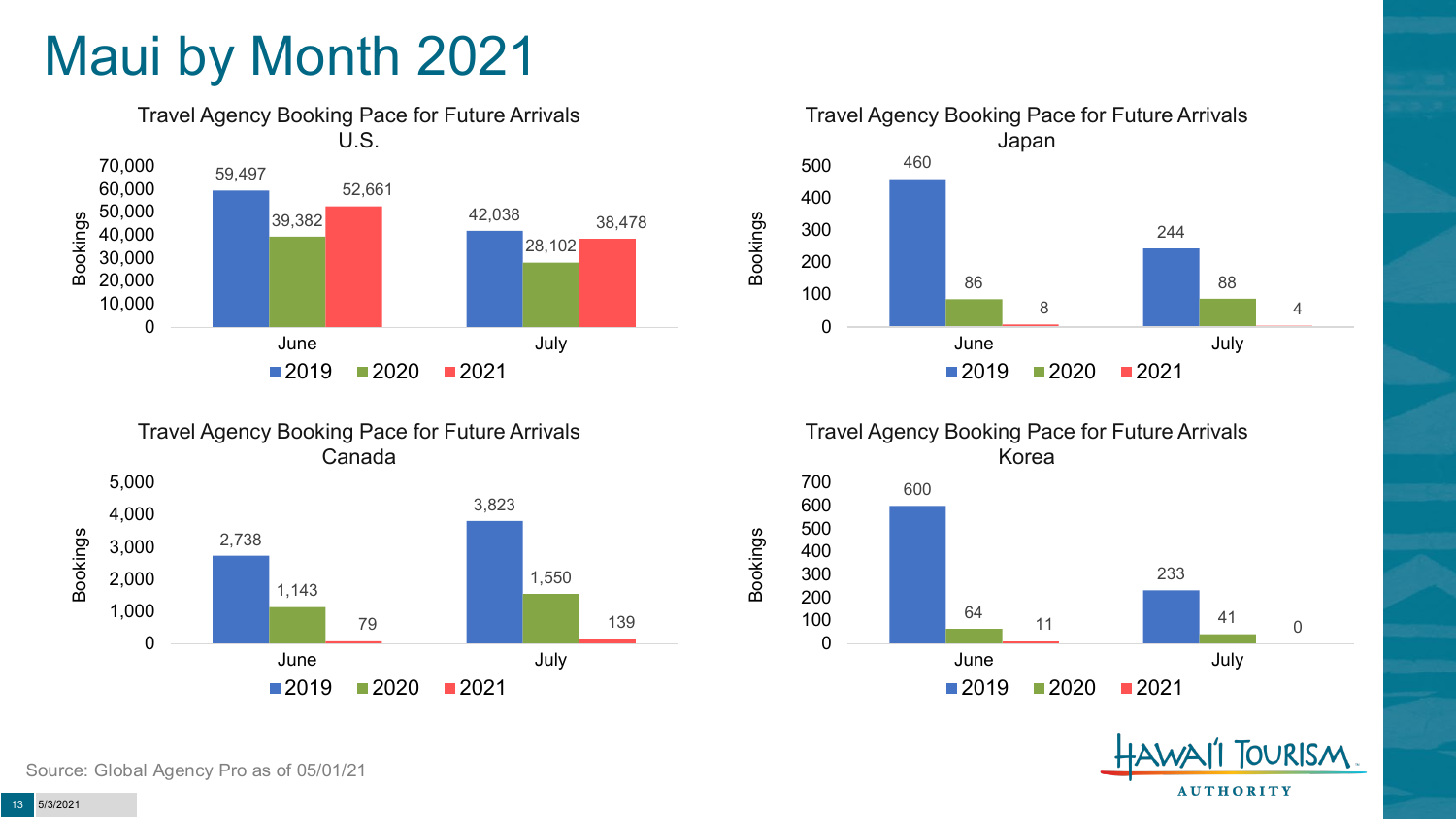# Maui by Month 2021 (cont.)





Source: Global Agency Pro as of 05/01/21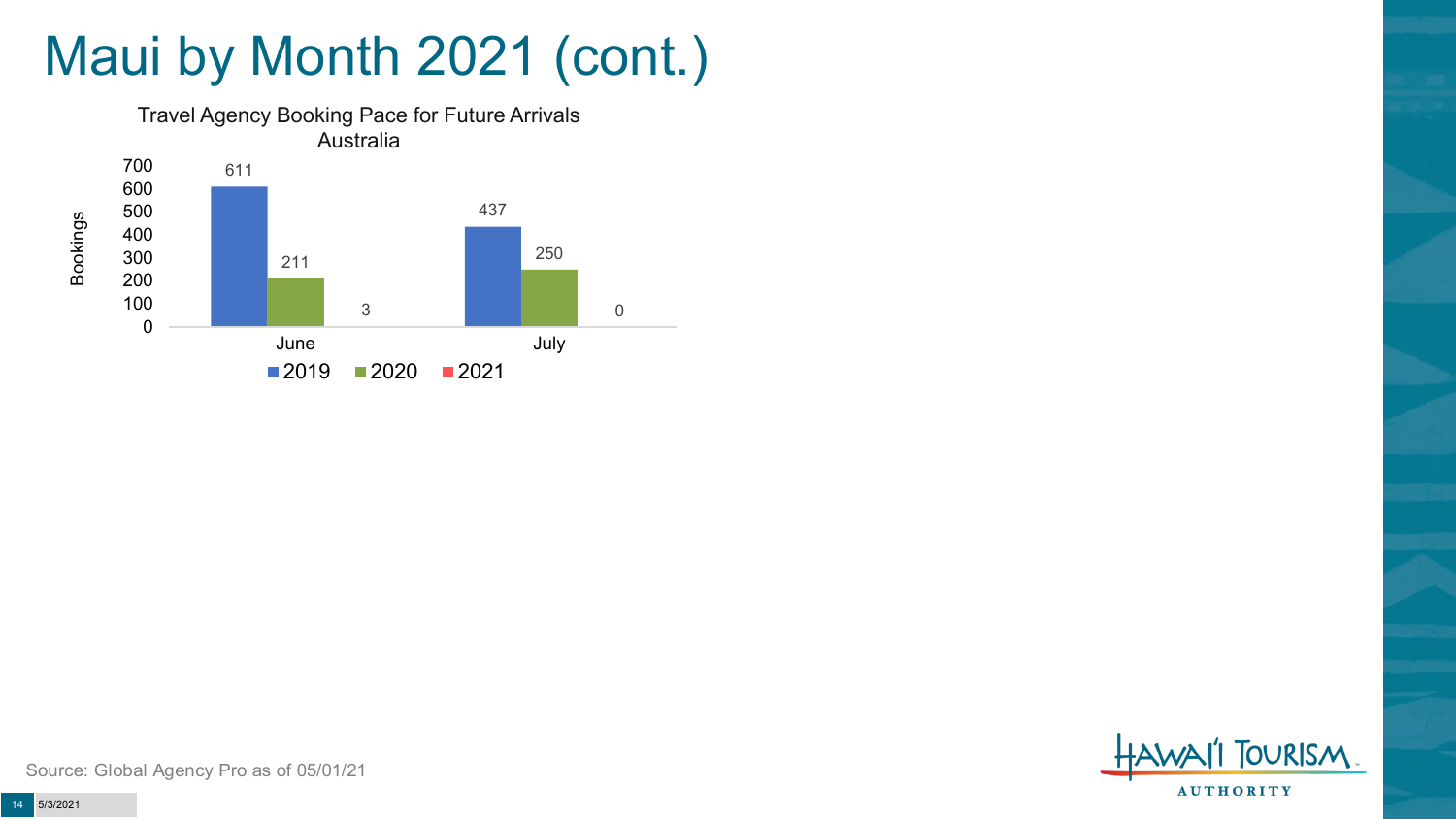#### Maui by Quarter 2021









Travel Agency Booking Pace for Future Arrivals Korea



Bookings

**OURISM AUTHORITY** 

Source: Global Agency Pro as of 05/01/21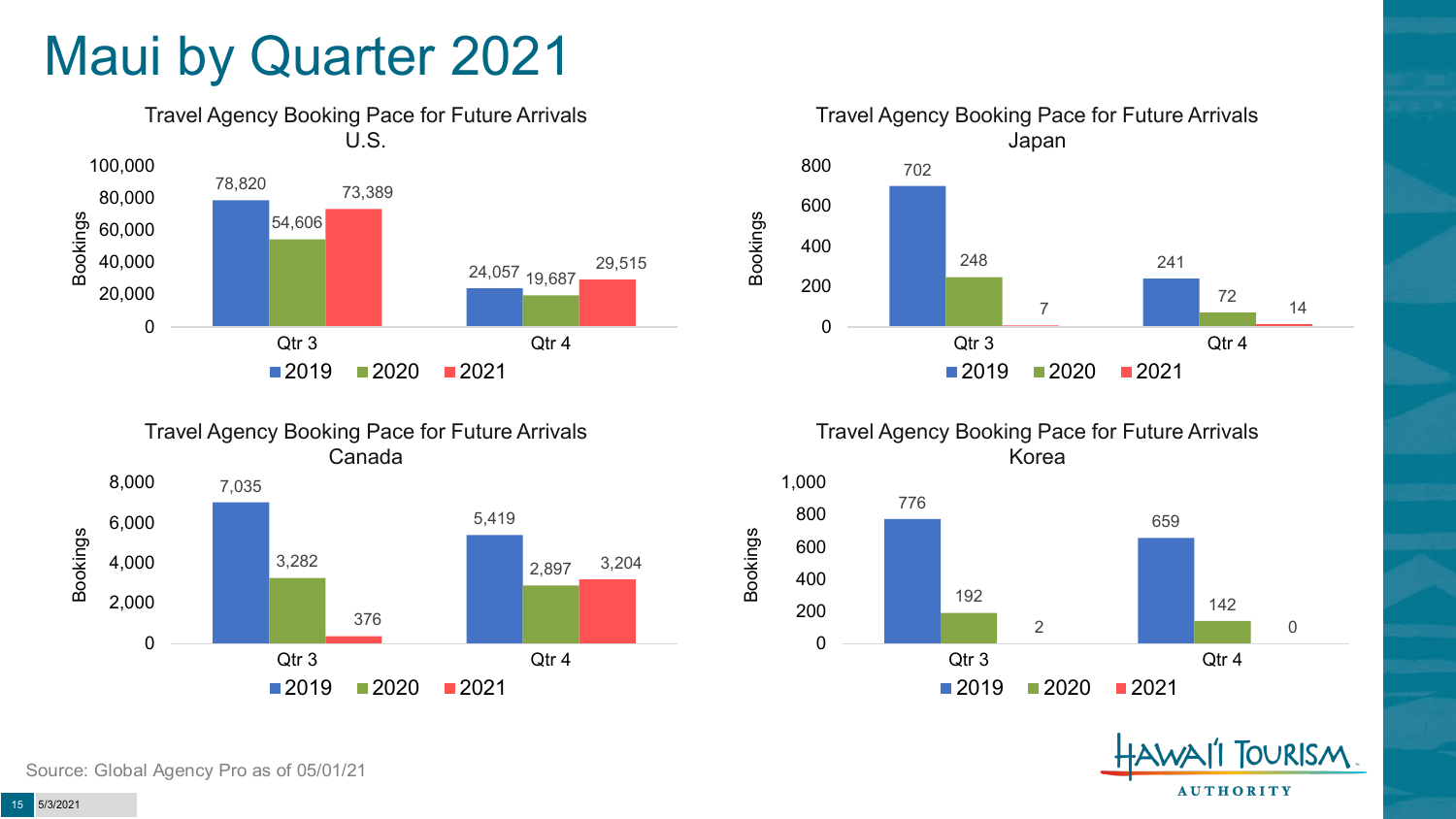#### Maui by Quarter 2021 (cont.)





Source: Global Agency Pro as of 05/01/21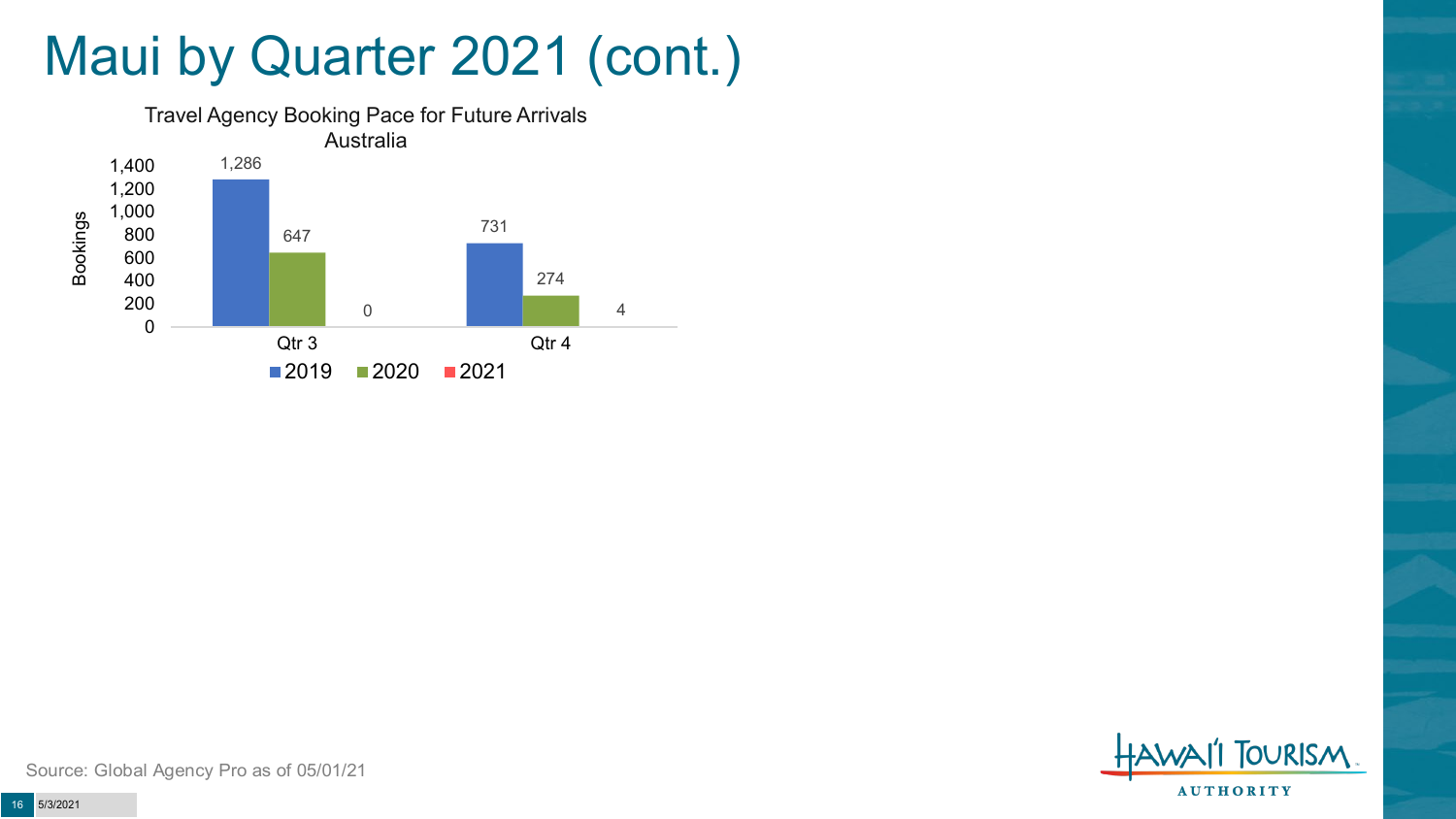## Moloka'i by Month 2021





Travel Agency Booking Pace for Future Arrivals Japan  $\Omega$  0 0 0 June July 2020 2021

Bookings

Bookings



2020 2021



Source: Global Agency Pro as of 05/01/21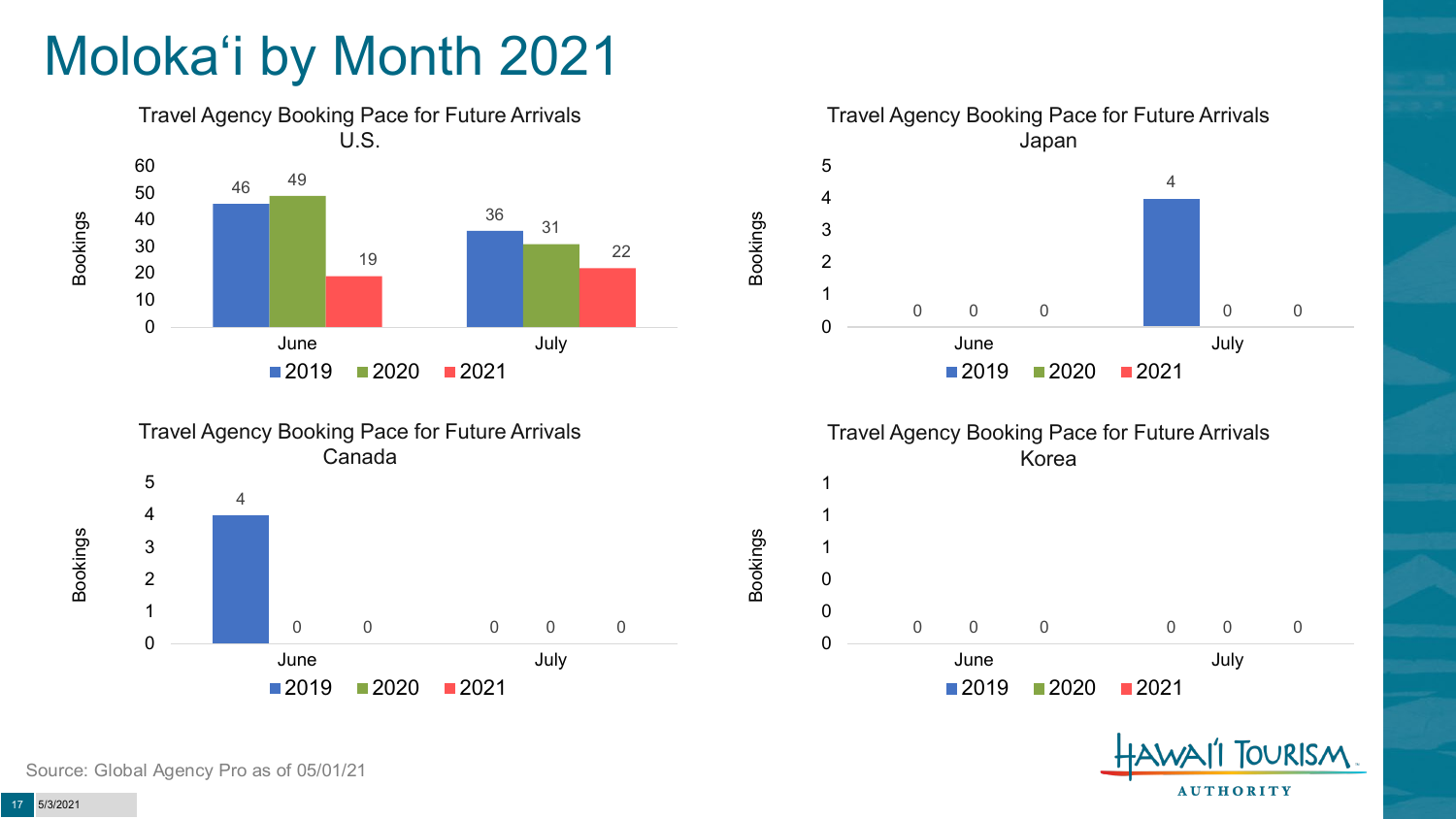## Moloka'i by Month 2021 (cont.)



**TOURISM AUTHORITY** 

Source: Global Agency Pro as of 05/01/21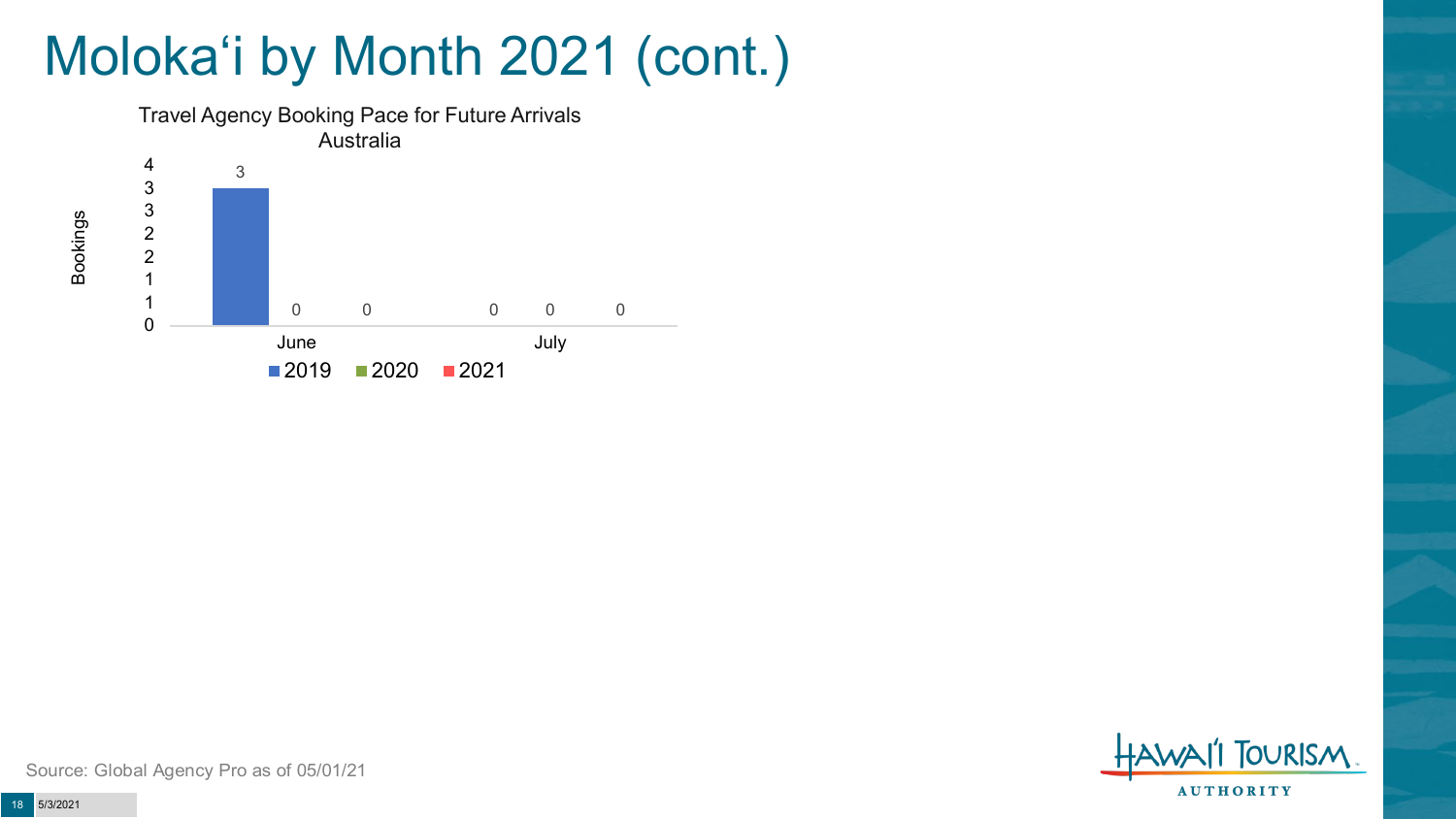## Moloka'i by Quarter 2021









Bookings



Source: Global Agency Pro as of 05/01/21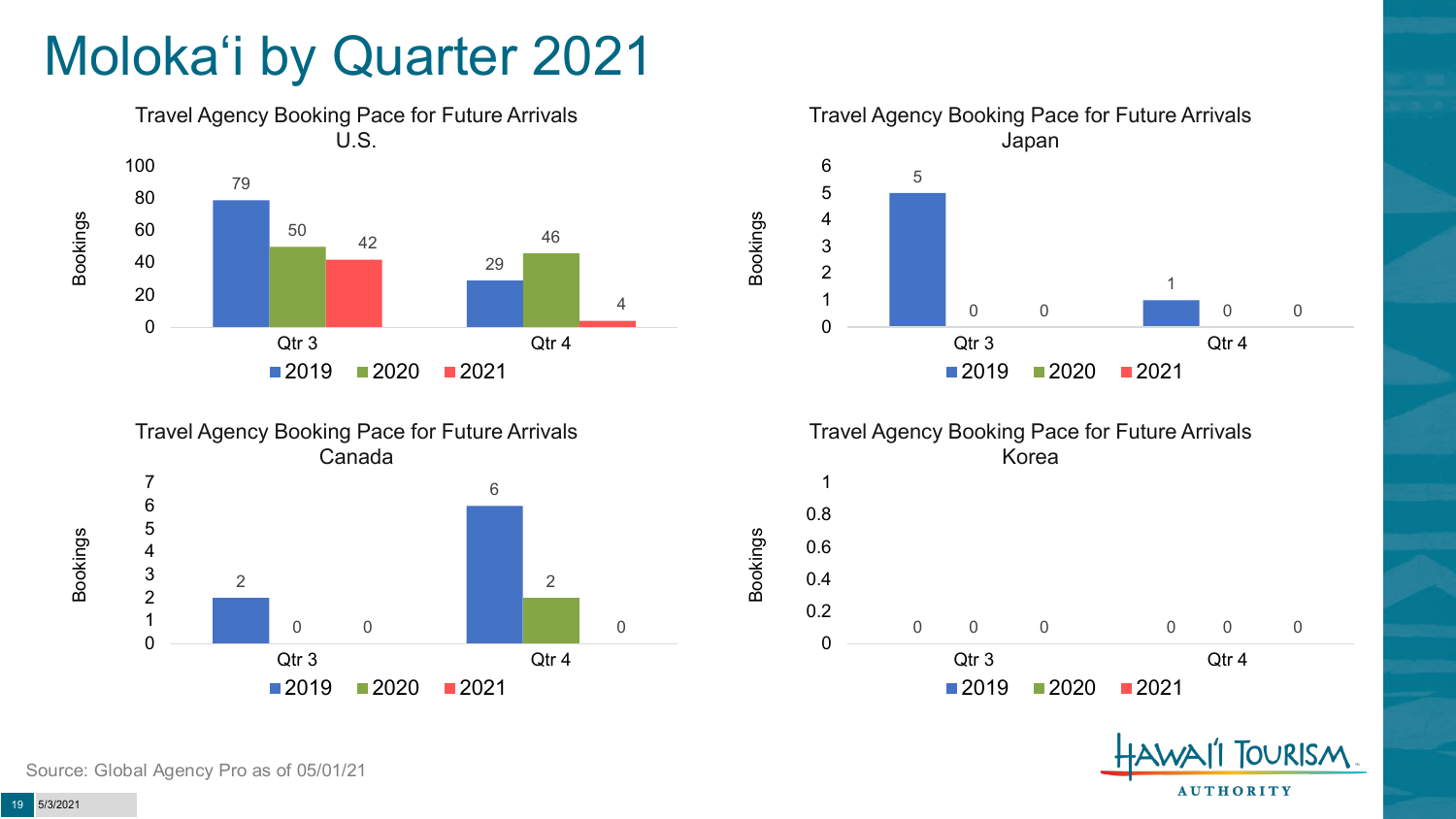#### Moloka'i by Quarter 2021 (cont.)



**TOURISM AUTHORITY** 

Source: Global Agency Pro as of 05/01/21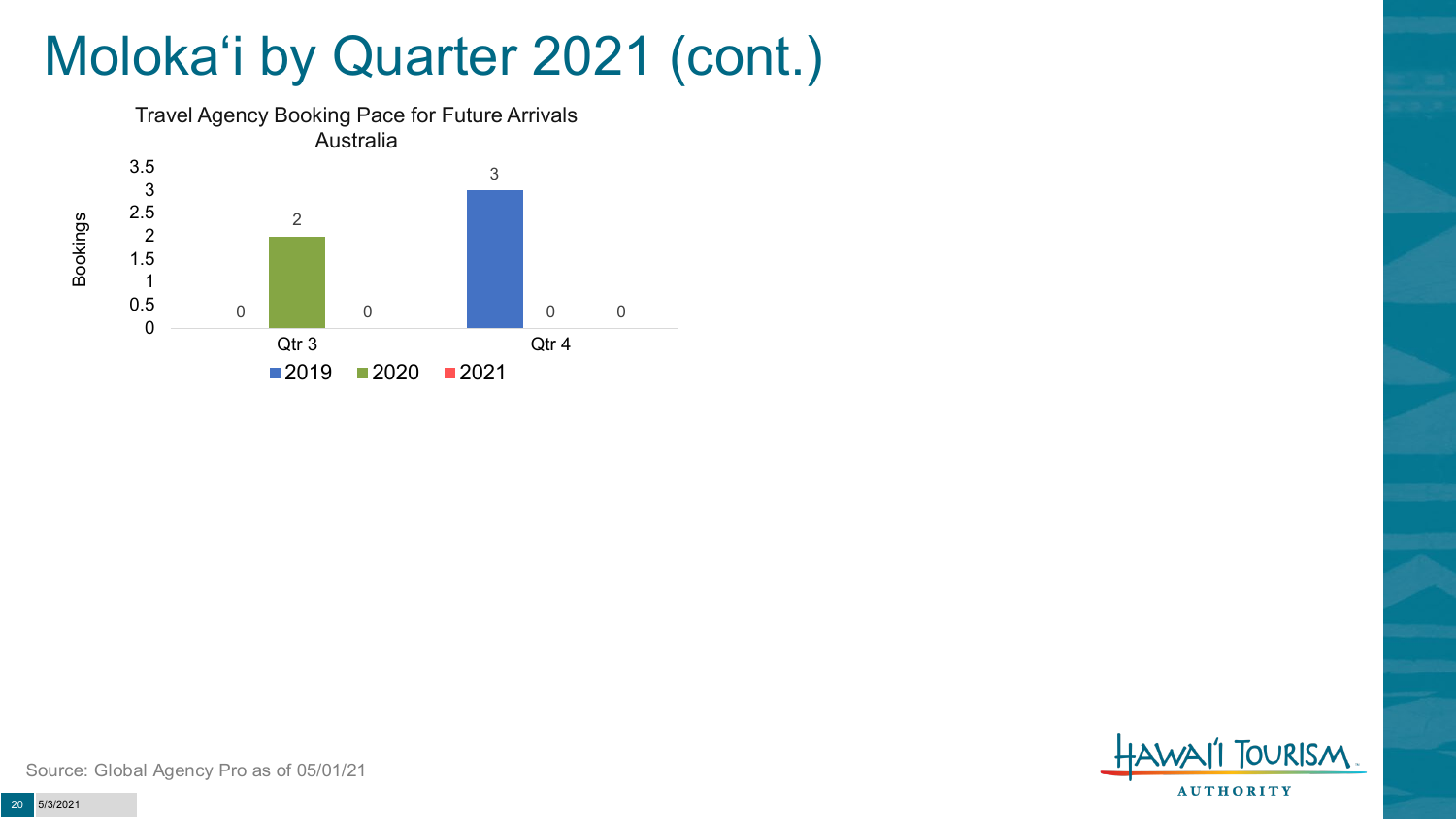## Lāna'i by Month 2021









Bookings





Source: Global Agency Pro as of 05/01/21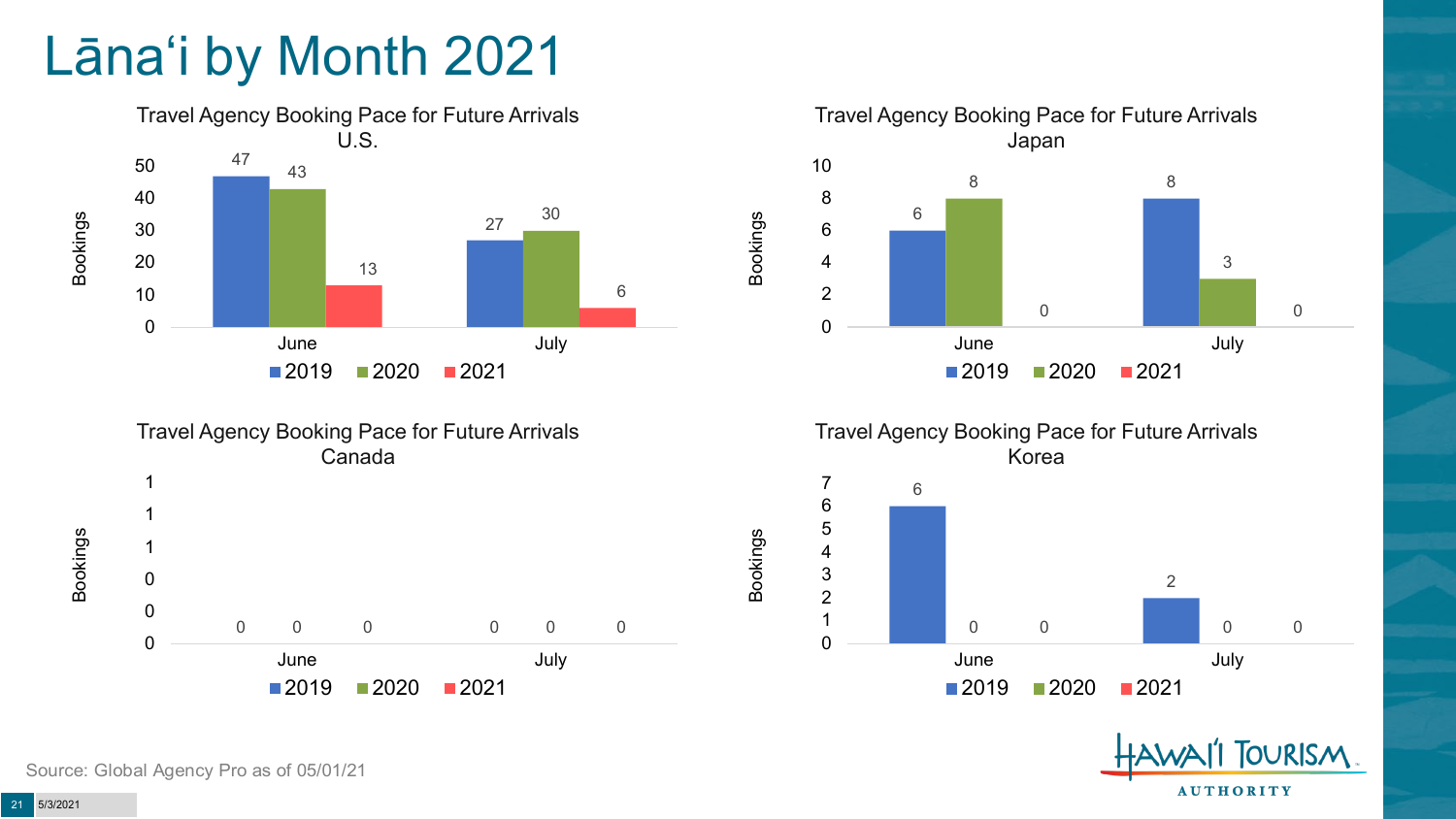## Lāna'i by Month 2021 (cont.)



**TOURISM AUTHORITY** 

Source: Global Agency Pro as of 05/01/21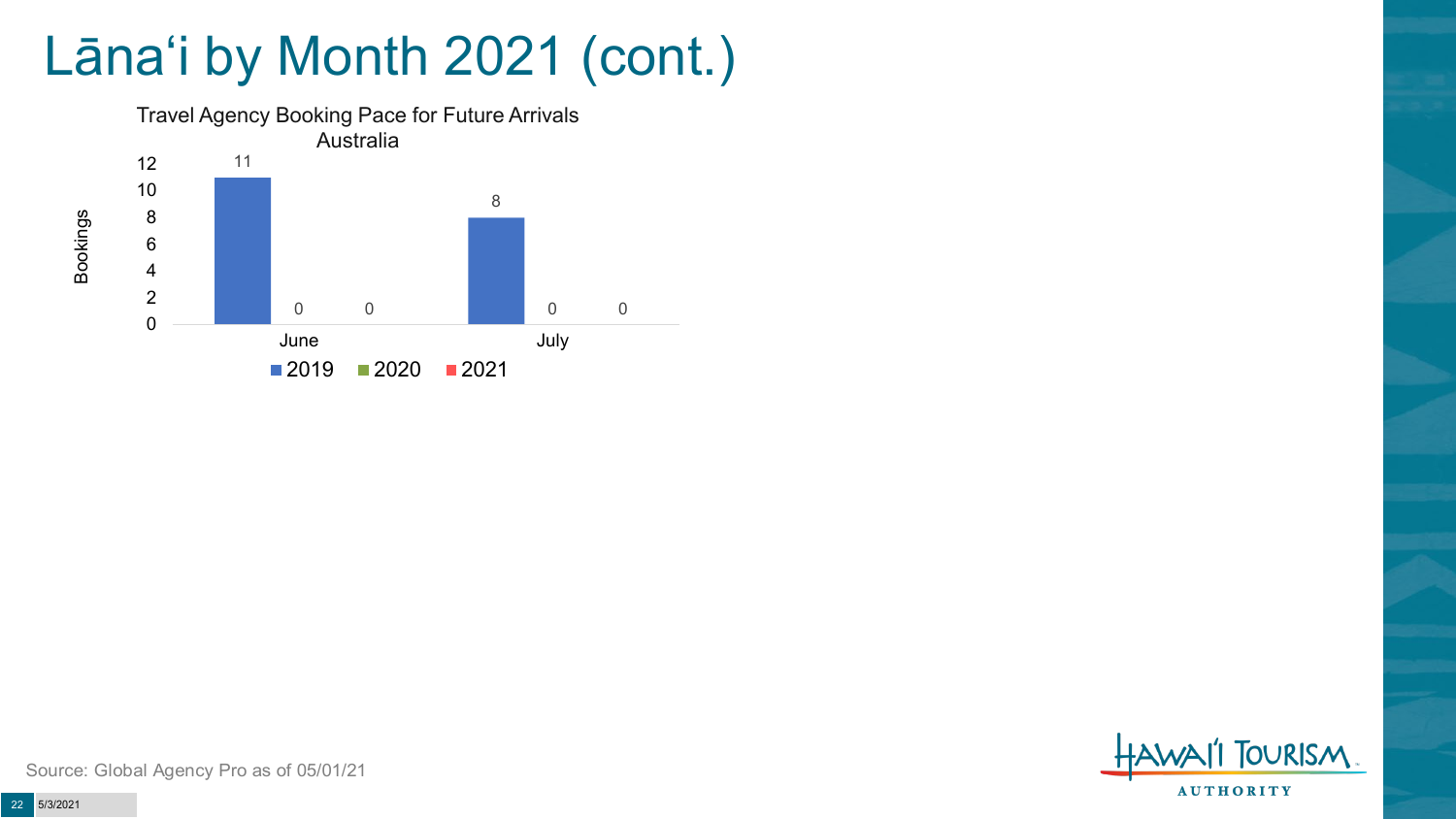#### Lāna'i by Quarter 2021







Travel Agency Booking Pace for Future Arrivals Korea

Bookings



**OURISM AUTHORITY** 

Source: Global Agency Pro as of 05/01/21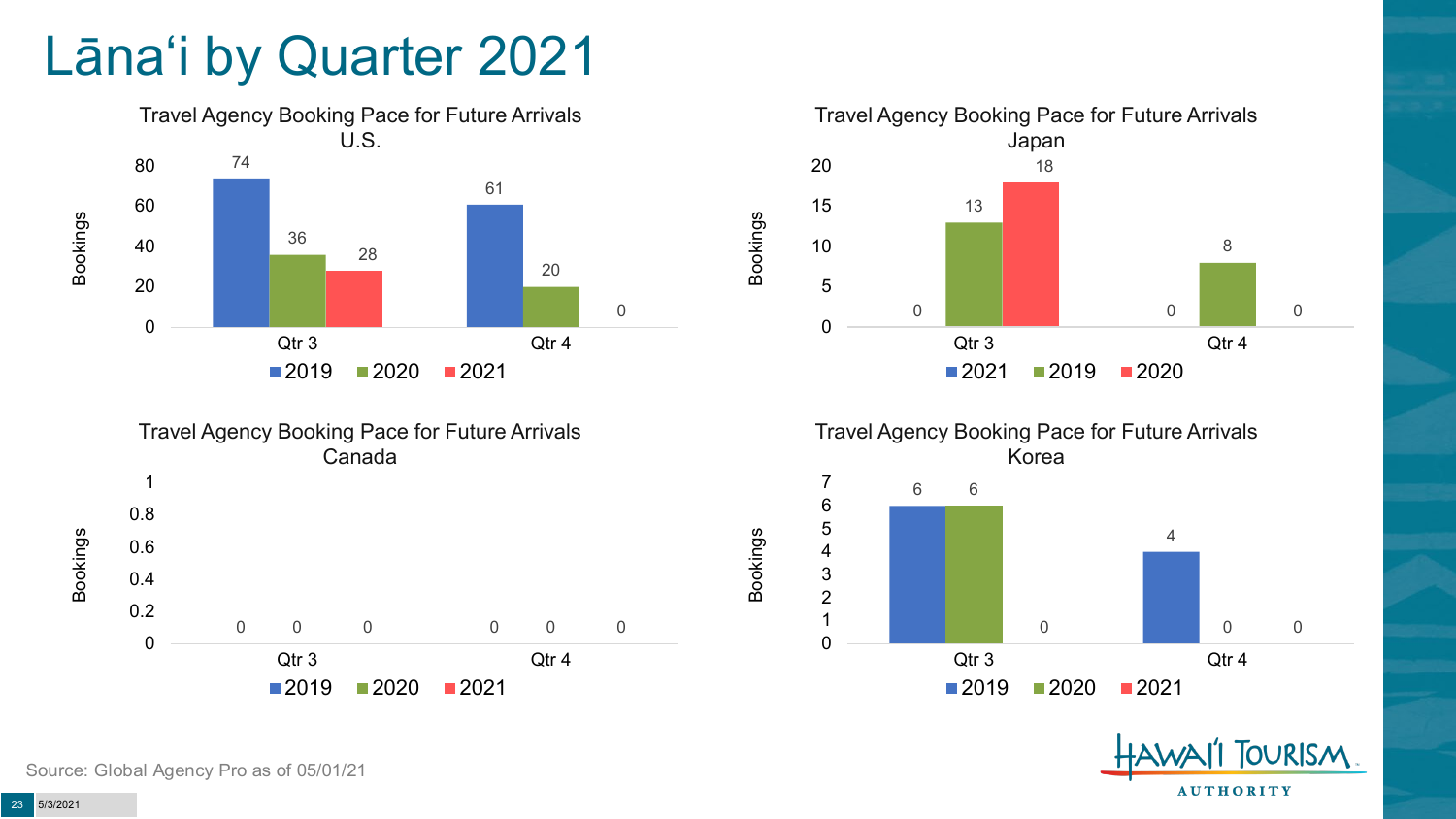#### Lāna'i by Quarter 2021 (cont.)



**TOURISM AUTHORITY** 

Source: Global Agency Pro as of 05/01/21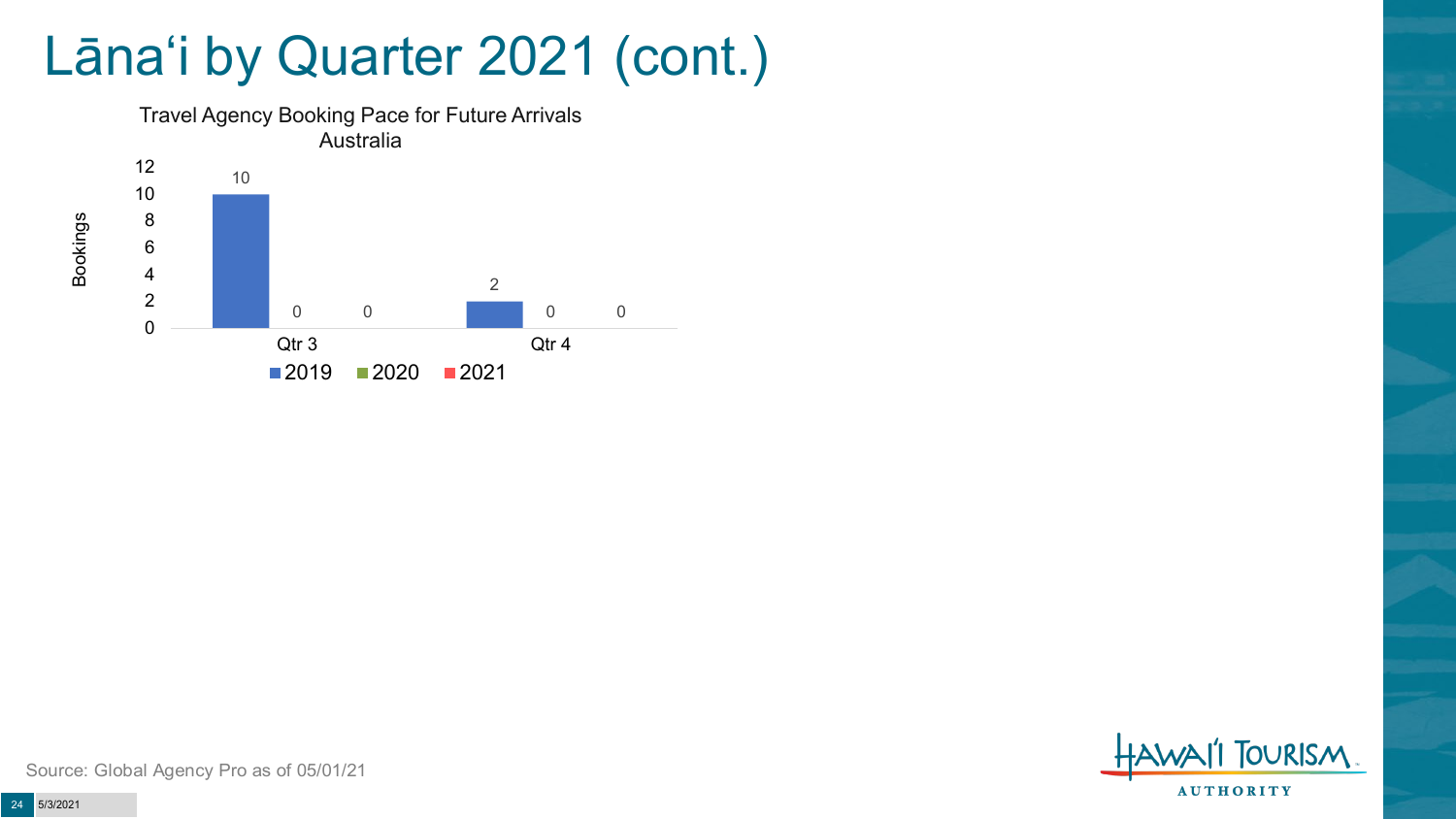# Kaua'i by Month 2021









**OURISM AUTHORITY** 

Source: Global Agency Pro as of 05/01/21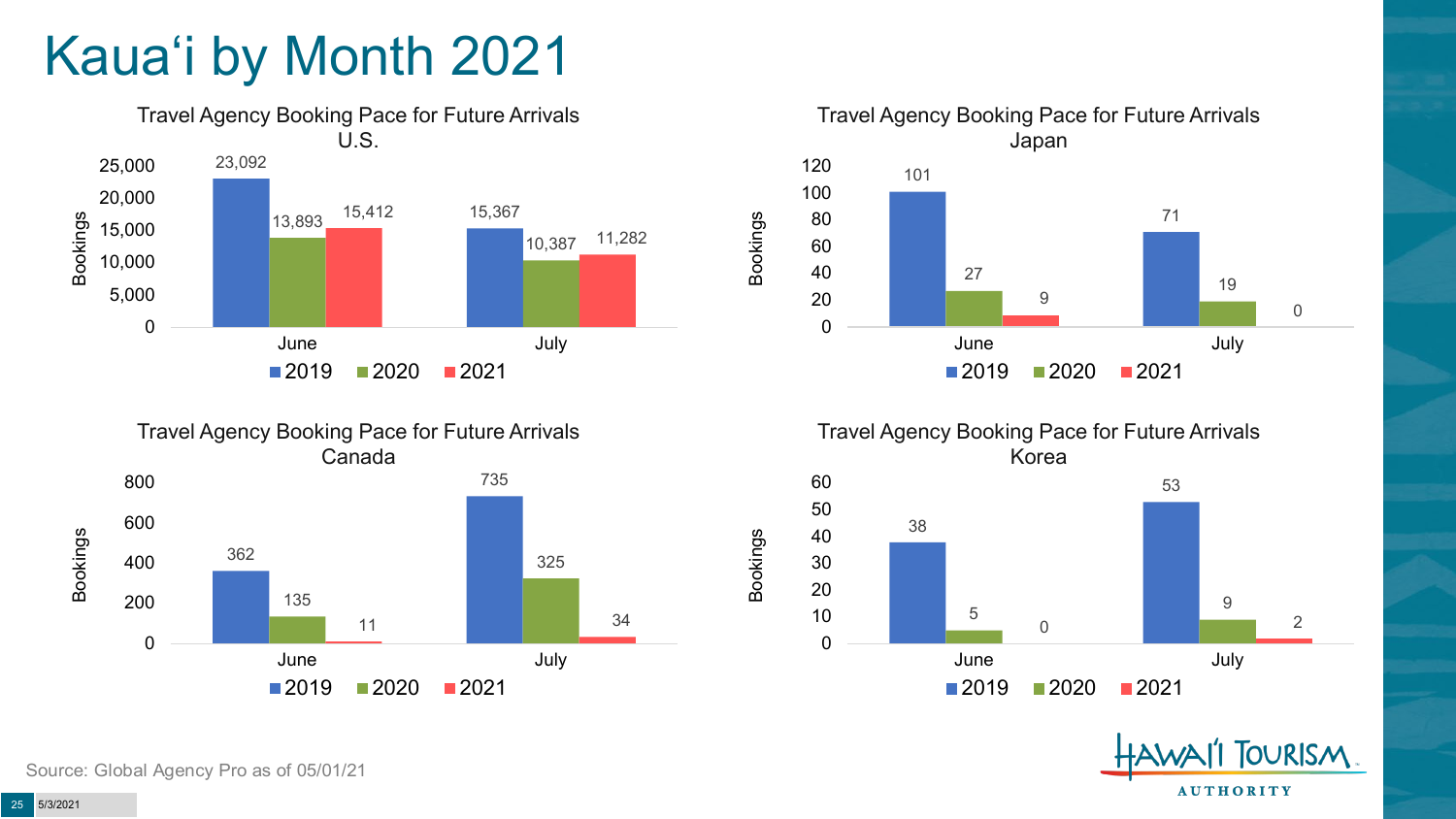## Kaua'i by Month 2021 (cont.)





Source: Global Agency Pro as of 05/01/21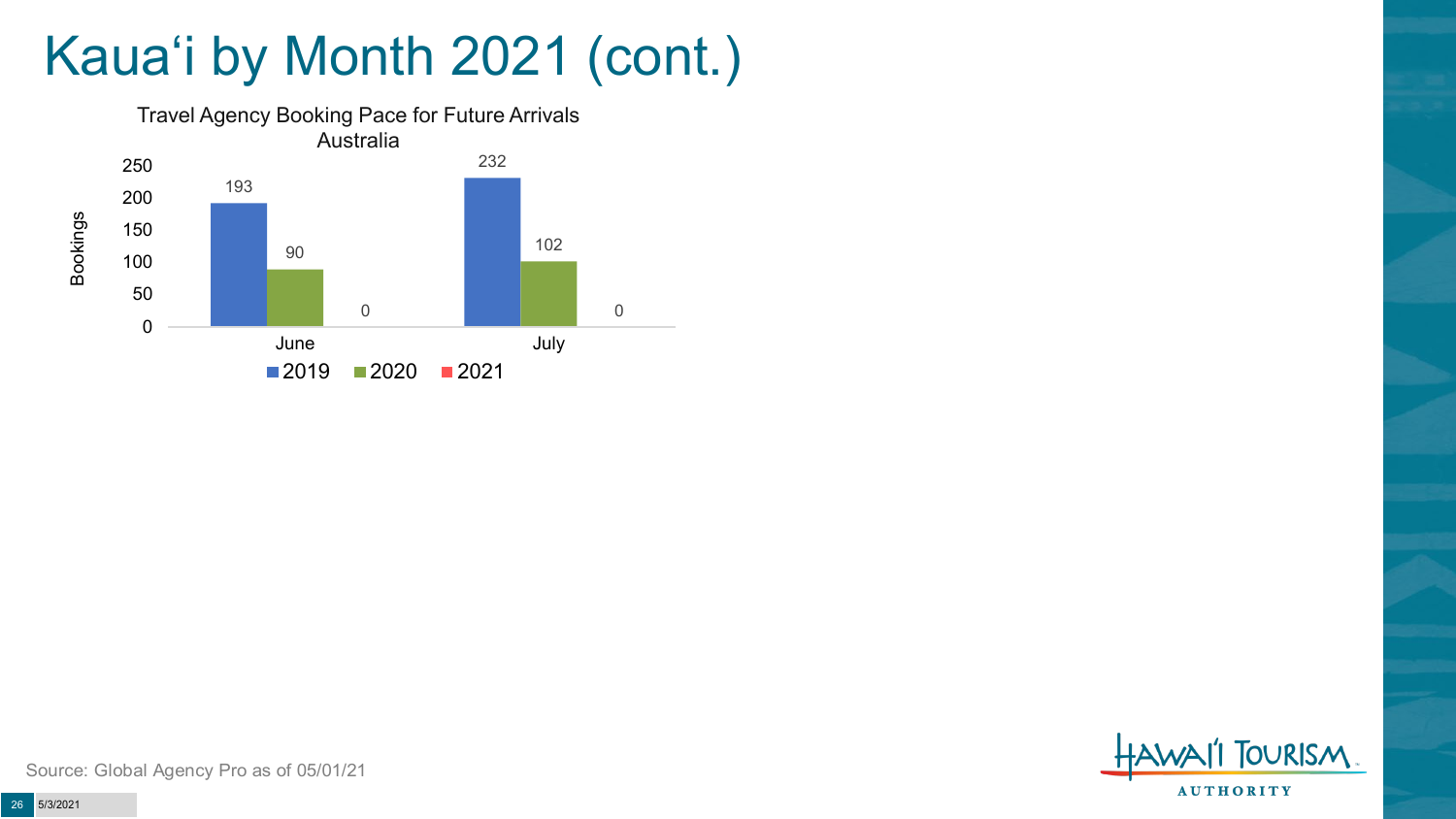## Kaua'i by Quarter 2021











Source: Global Agency Pro as of 05/01/21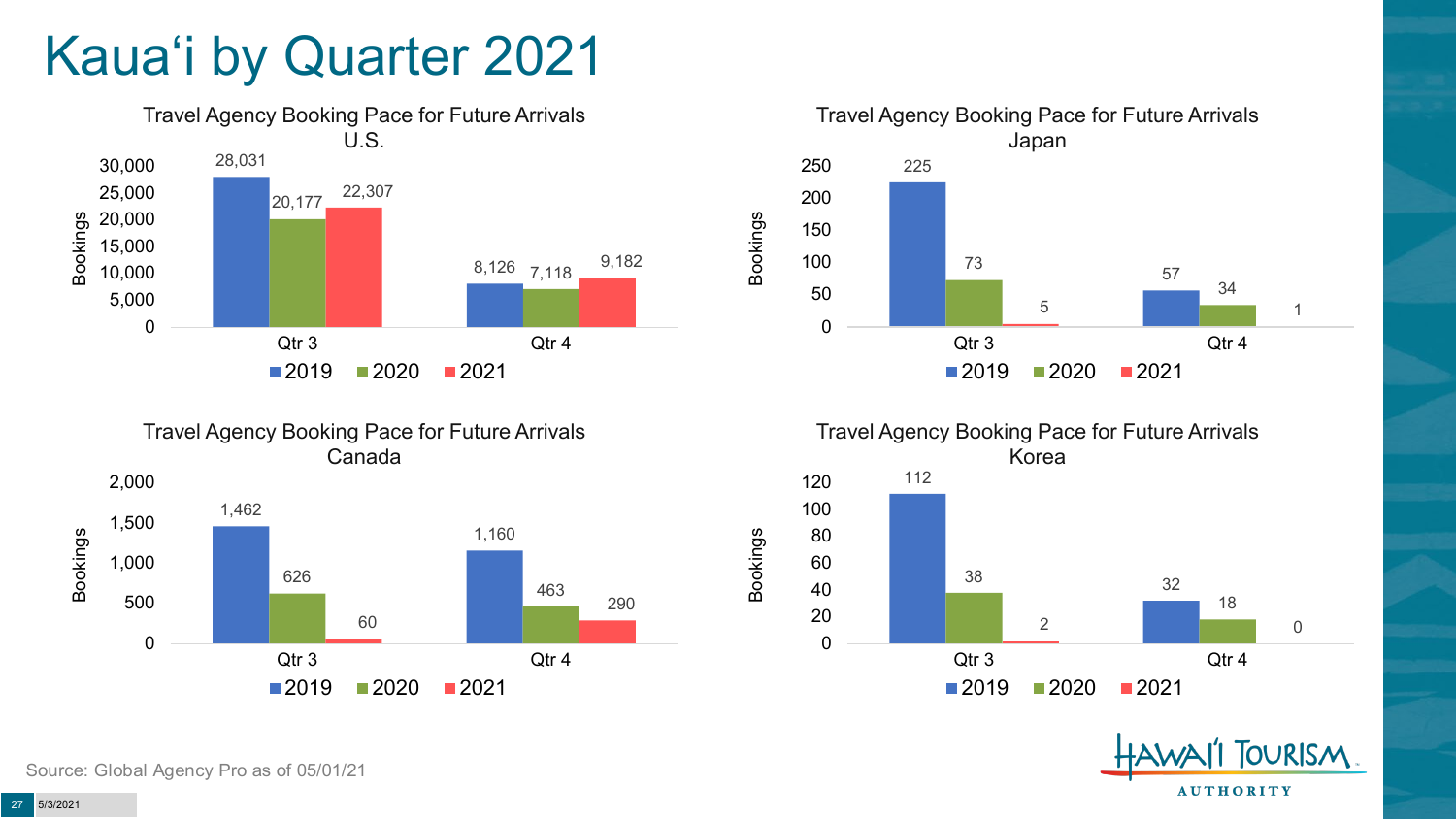## Kaua'i by Quarter 2021 (cont.)





Source: Global Agency Pro as of 05/01/21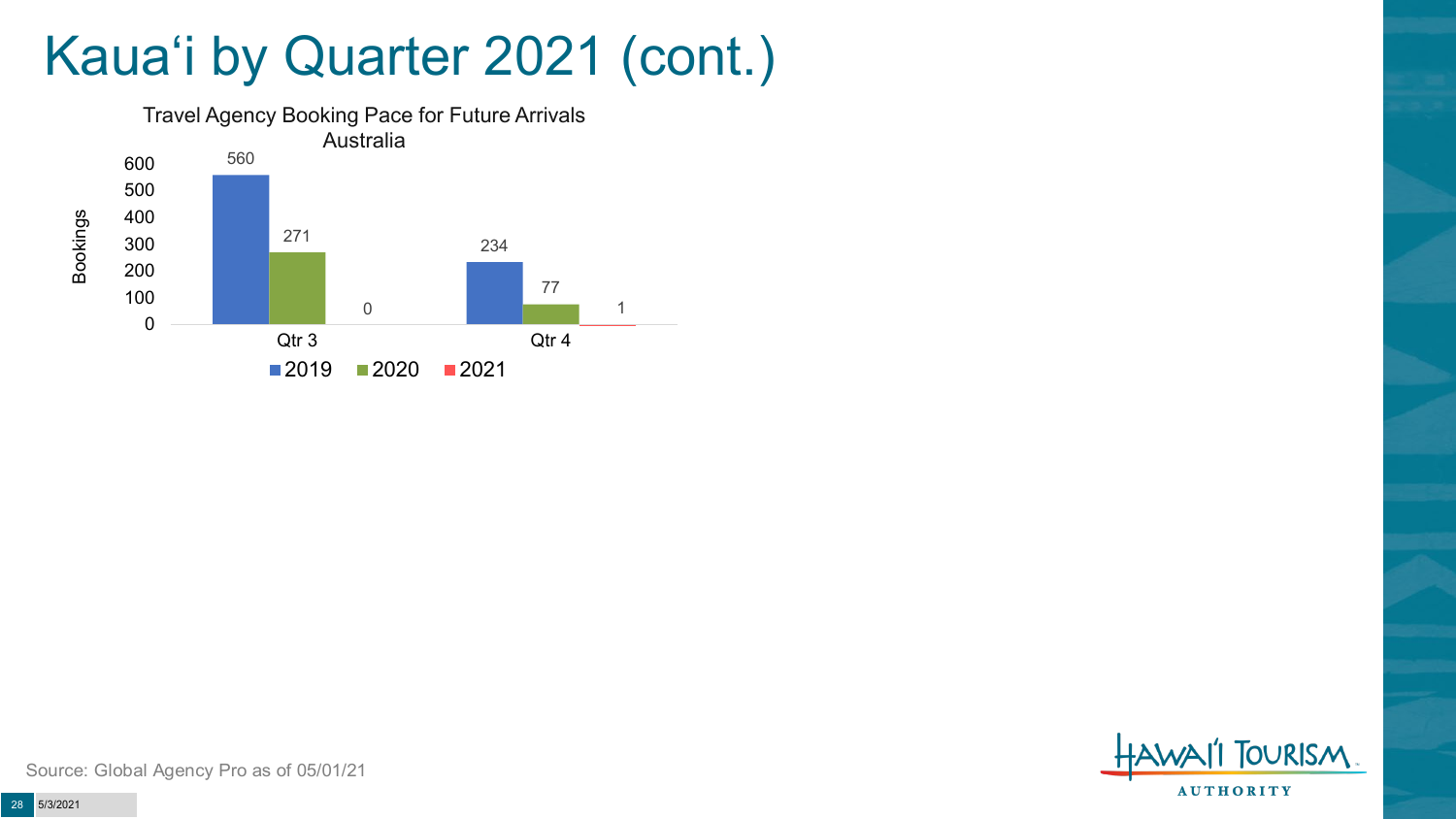# Hawai'i Island by Month 2021







Travel Agency Booking Pace for Future Arrivals Korea 265 309 43 87 0 6 0 50 100 150 200 250 300 350 June July  $2019$  2020 2021

Bookings



Source: Global Agency Pro as of 05/01/21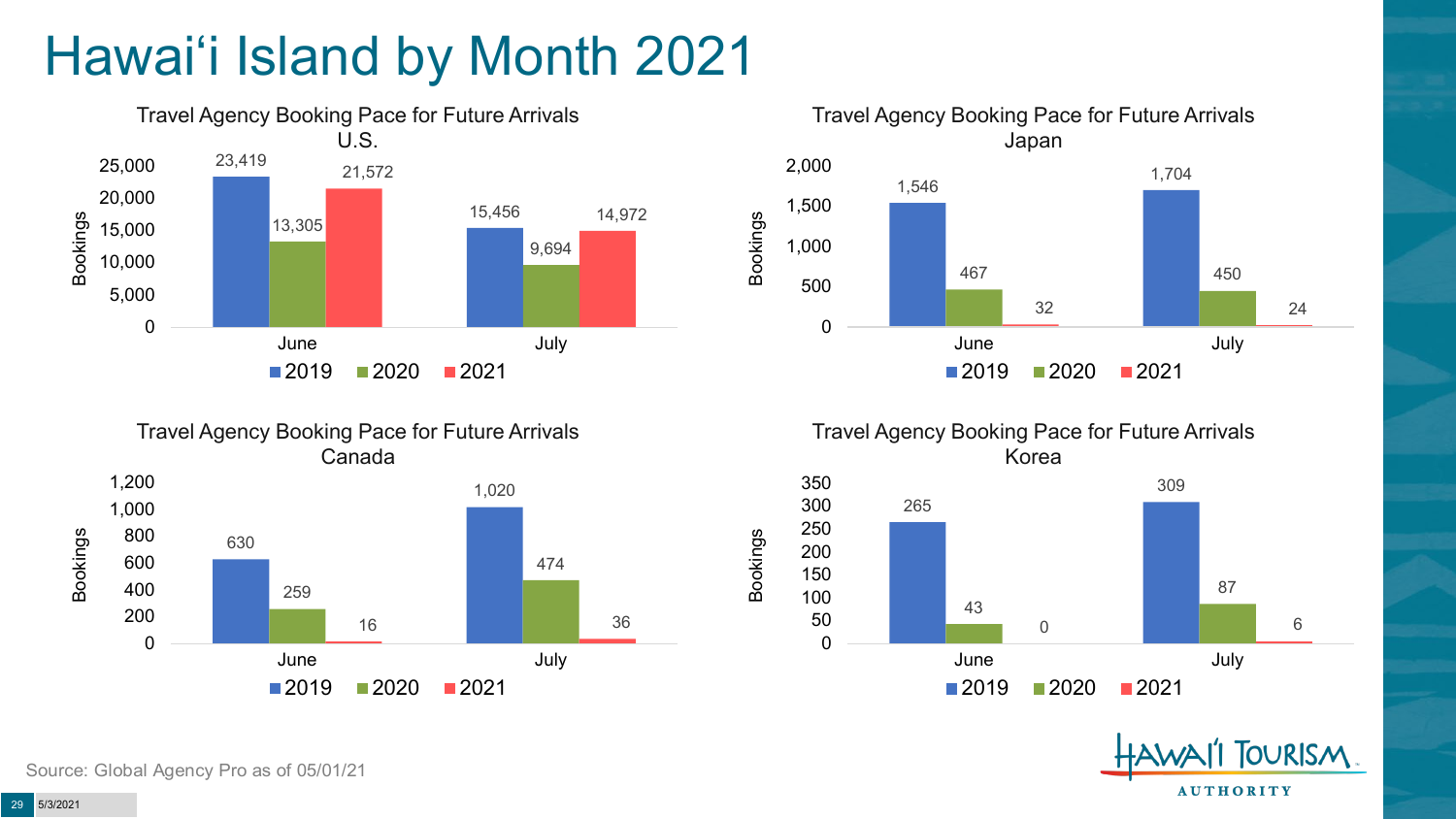## Hawai'i Island by Month 2021 (cont.)



**FOURISM AUTHORITY** 

Source: Global Agency Pro as of 05/01/21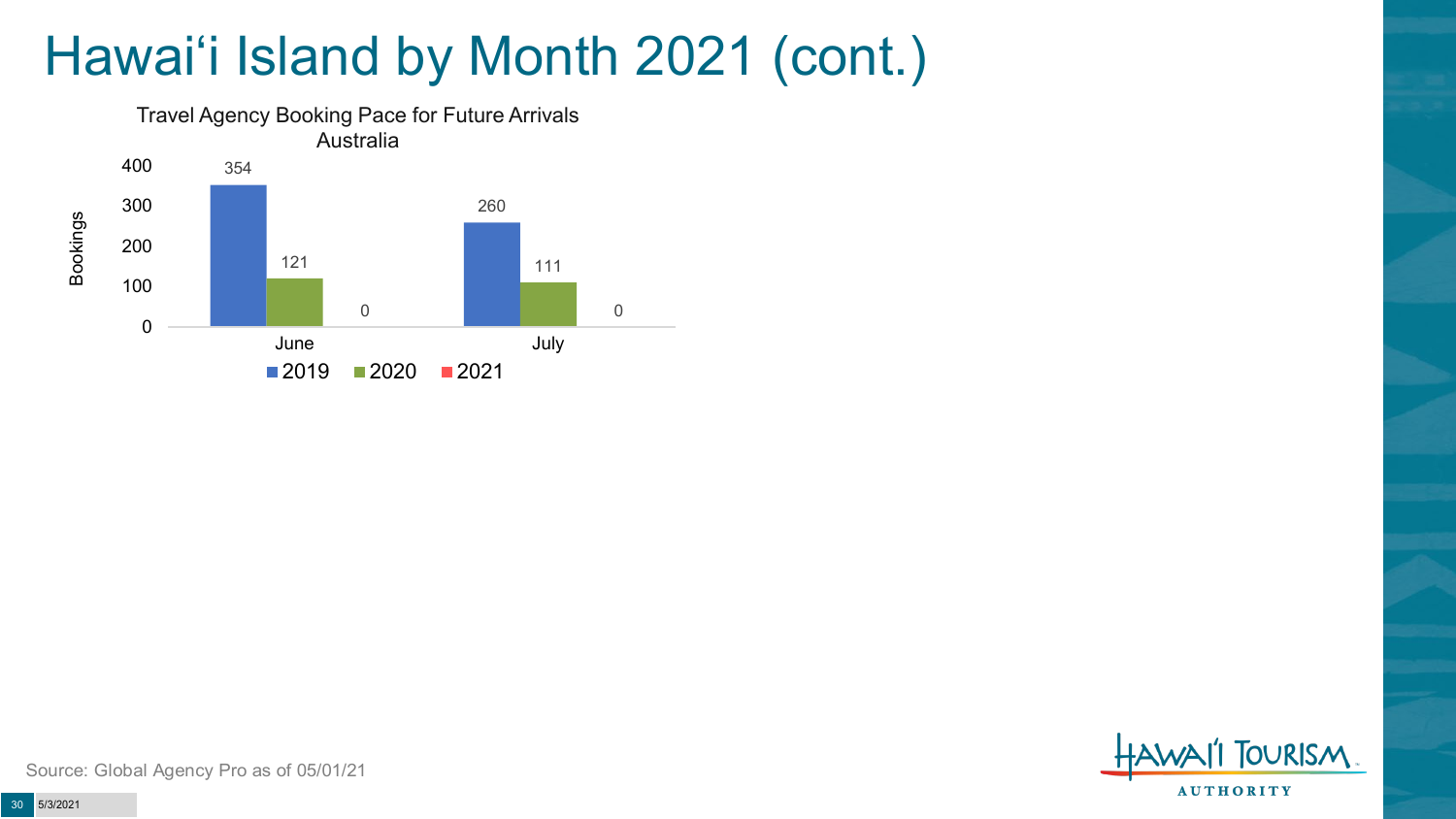# Hawai'i Island by Quarter 2021











Source: Global Agency Pro as of 05/01/21